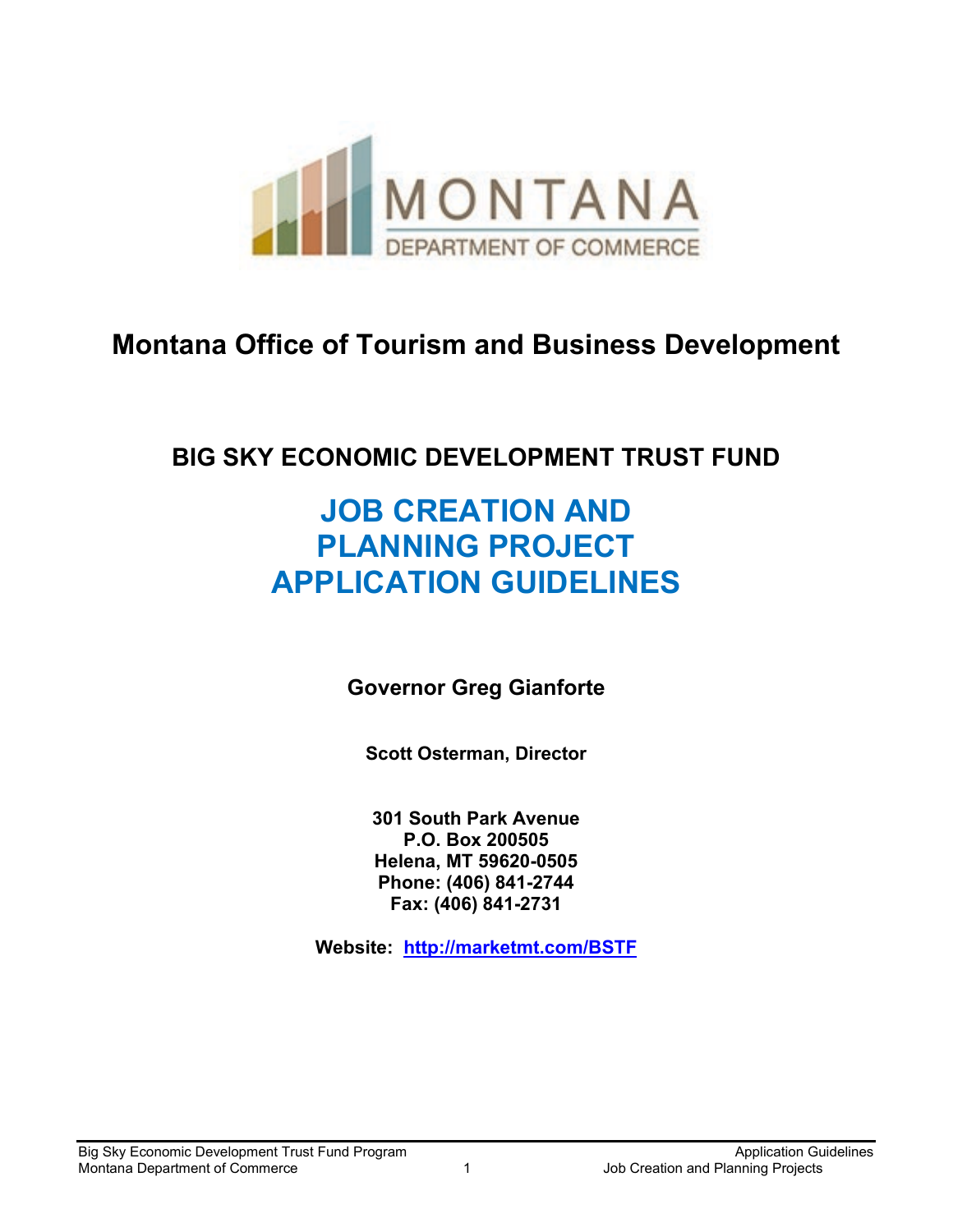## TABLE OF CONTENTS

| A. INTRODUCTION                                                      | 3                                 |
|----------------------------------------------------------------------|-----------------------------------|
| 1. STATEMENT OF PURPOSE<br>2. PROGRAM FUNDING<br>3. Program Contacts | 3<br>3<br>$\overline{\mathbf{4}}$ |
| <b>B. GLOSSARY OF TERMS</b>                                          | 4                                 |
| <b>C. ELIGIBLE APPLICANTS</b>                                        | 5                                 |
| <b>D. ELIGIBLE USES OF FUNDS</b>                                     | 6                                 |
| E. INELIGIBLE USES OF FUNDS                                          | 7                                 |
| <b>F. ELIGIBLE MATCH</b>                                             | 8                                 |
| <b>G. MAXIMUM FUNDING AWARDS</b>                                     | 8                                 |
| H. APPLICATION PROCEDURES                                            | 9                                 |
| I. DEPARTMENT FOLLOW-UP                                              | 13                                |
| J. RECAPTURE OF FUNDS, WITHDRAWALS, TERMINATION OF CONTRACT          | 14                                |
| K. OTHER CONSIDERATIONS                                              | 15                                |
| <b>APPENDICIES</b>                                                   |                                   |
| APPENDIX A: APPLICATION FORM - ECONOMIC DEVELOPMENT PROJECTS         | 19                                |
| <b>APPENDIX B: BSTF BENEFIT CERTIFICATION</b>                        | 22                                |
| APPENDIX C: HIRING PLAN SPREADSHEET                                  | 23                                |
| APPENDIX D: APPLICATION CHECKLIST                                    | 25                                |
| APPENDIX E: CONFIDENTIALITY AND NON-DISCLOSURE AGREEMENT             | 26                                |
| APPENDIX F: APPLICATION FORM FOR PLANNING GRANTS                     | 29                                |
| APPENDIX G: APPLICATION CHECKLIST FOR PLANNING GRANTS                | 33                                |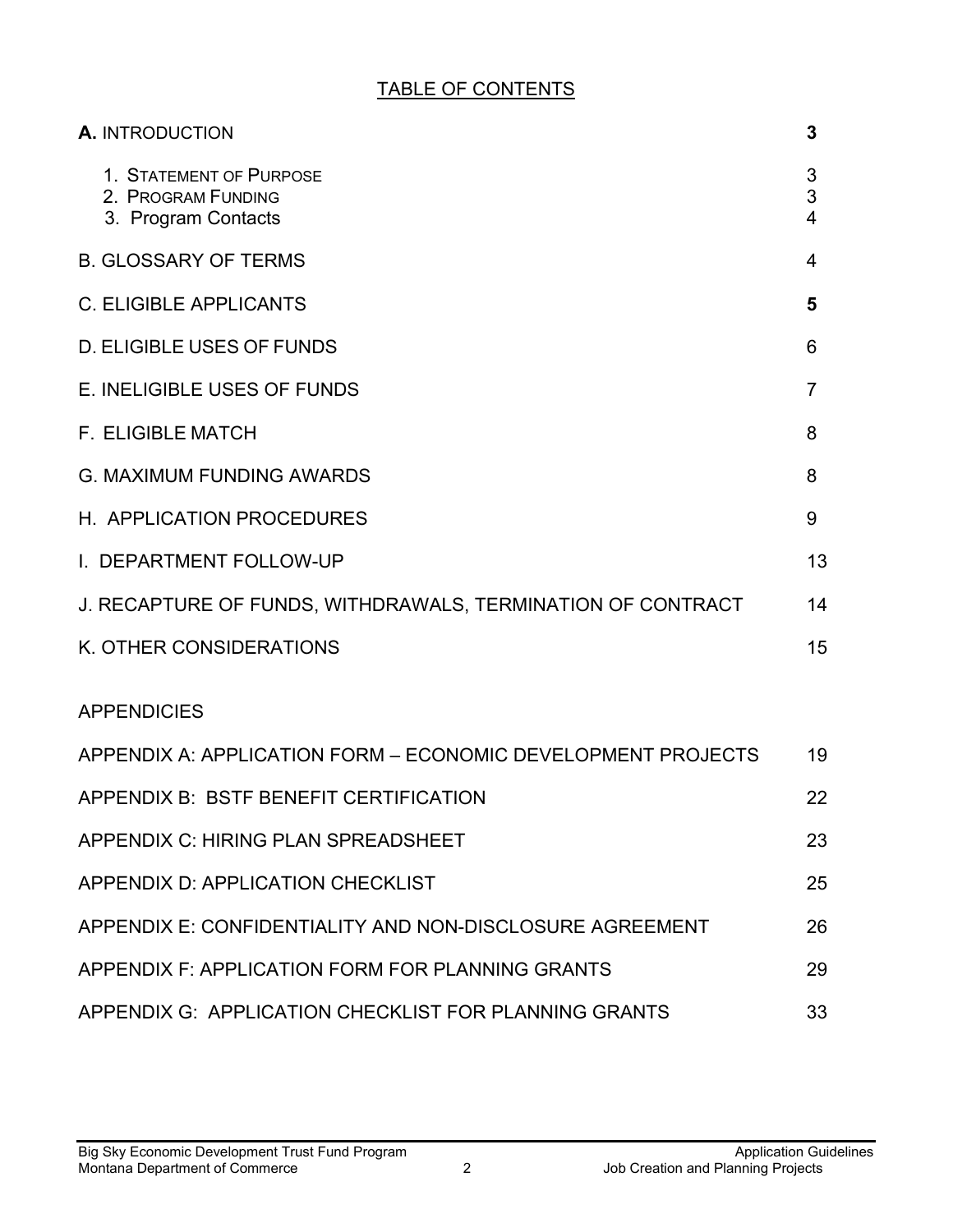# <span id="page-2-0"></span>**A. INTRODUCTION**

#### <span id="page-2-1"></span>**1. Statement of Purpose**

The Big Sky Economic Development Trust Fund (BSTF) program is a state-funded program created by the 2005 Legislature. The program's legislative purpose (Section 90-1-202, MCA) is to assist in economic development for Montana that will:

- Create good-paying jobs for Montana residents,
- Promote long-term, stable economic growth in Montana,
- Encourage local economic development organizations,
- Create partnerships between the state, local governments, tribal governments, and local economic development organizations that are interested in pursuing these same economic development goals,
- Retain or expand existing businesses,
- Provide a better life for future generations through greater economic growth and prosperity in Montana,
- Encourage workforce development, including workforce training and job creation, in High-Poverty Counties by providing targeted assistance, and
- Manufacturing ammunition components is a qualified economic development purpose.

#### <span id="page-2-2"></span>**2. Program Funding (***Section 90-1-205, MCA***)**

Interest earnings generated from the Big Sky Economic Development Fund are available for financial assistance to local and tribal government entities and economic development organizations through application to the Department of Commerce (Department). Applicants can request either a grant or loan from the program.

*Job Creation Projects* 75% of BSTF earnings shall be awarded to local governments and tribal governments in the form of grants or loans to assist businesses in creating net new eligible jobs.

*Planning Grant Projects* 25% of BSTF earnings shall be awarded to Certified Regional Development Corporations (CRDC's), tribal governments and other eligible economic development organizations that are located in a county that is not part of a CRDC, in the form of grants or loans for economic development planning.

## **Note: This application guideline serves as one, all-inclusive reference for both categories of funding.**

*The Montana Department of Commerce does not discriminate on the basis of disability in admission to, access to, or operations of its programs, services, or activities. Individuals, who need aids or services for effective communications or other disability-related accommodations in the programs and services offered, are invited to make their needs and preferences known. Please provide as much advance notice as possible for requests.*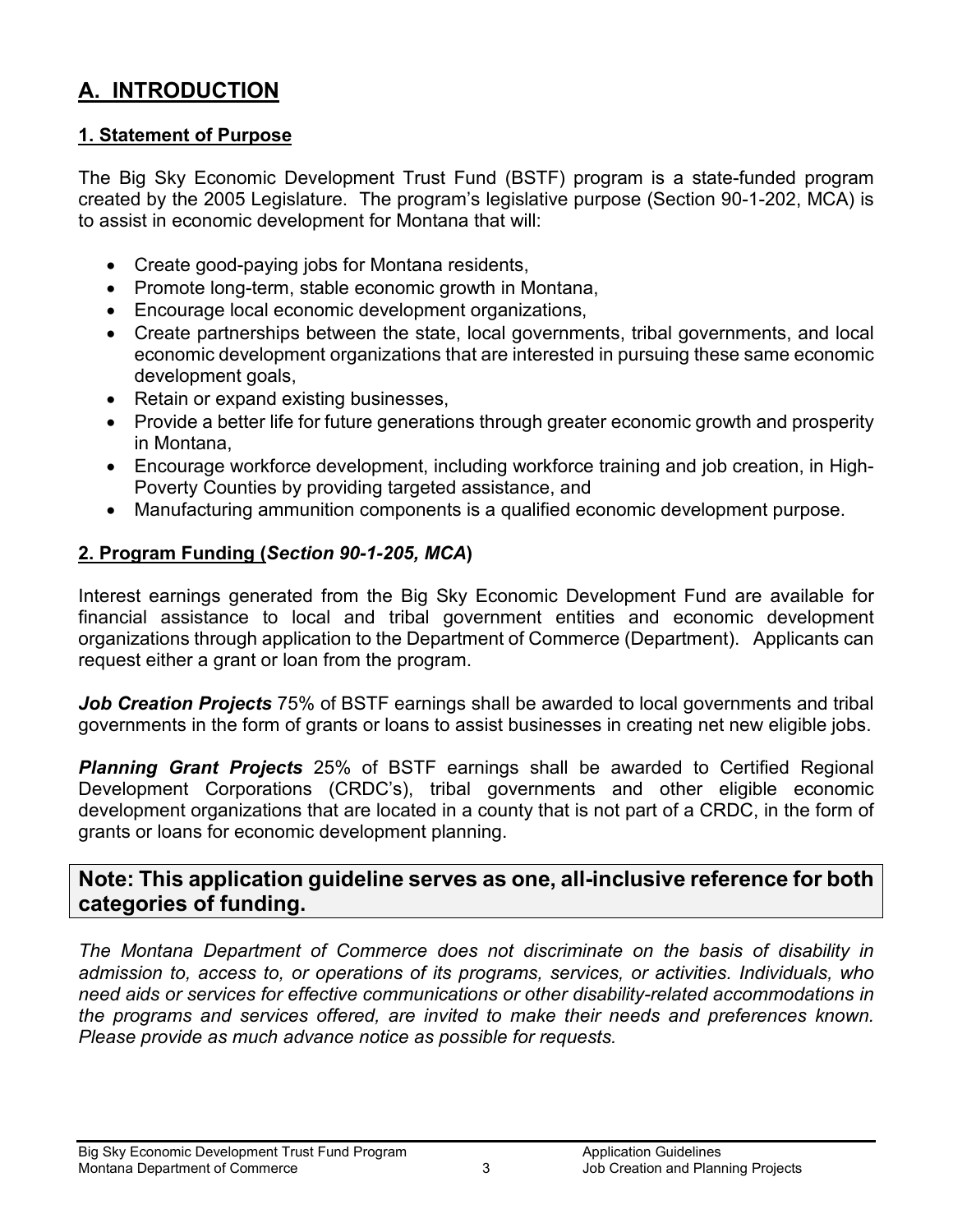## **3. Program Contact**

Big Sky Trust Fund Program 301 South Park Avenue Helena, MT 59601 Phone: 406-841-2732 Website: [http://www.bstf.mt.gov](http://www.bstf.mt.gov/)

# **B. PROGRAM GLOSSARY OF TERMS**

**Assisted Business** – The business that is the end recipient of BSTF financial assistance received through a cooperative endeavor with a local or tribal government. The business must commit to creating the corresponding level of net new eligible jobs (see definition below).

**BSTF Required Wage Rate** – The wage that will be used to determine whether new jobs meet program eligibility requirements to qualify for BSTF Job Creation program assistance. A new job must pay an average weekly wage that meets or exceeds the lesser of 170% of Montana's current minimum wage or the current average weekly wage of the county in which the employees are to be principally employed. The value of employee benefits can be included in this wage. The current average annual, weekly and hourly wage thresholds may be obtained through the BSTF program web site at [www.bstf.mt.gov](http://www.bstf.mt.gov/) or may be requested from the Department. These figures are based upon the average weekly wage data produced by the Montana Department of Labor and Industry for the most current year available. For purposes of the BSTF Program updates to the county average wage will become effective January 1<sup>st</sup> of each year.

**Basic Sector Company** – A business with a focus on out-of-state markets and clients.

**Certified Regional Development Corporation (CRDC)** – A private, nonprofit economic development corporation that has been designated by the Department through a competitive process to manage and administer funds and programs for the Department on a regional basis. A current list of CRDCs, including the region each cover may be obtained at the BSTF program web site www.bstf.mt.gov or may be requested from the Department.

**Eligible Assisted Business** – A Basic Sector Business; or any other for-profit or non-profit business that is engaged in business activities that will provide a significant positive economic impact to the community, region and/or state beyond the job creation; and/or provide a service or function that is essential to the community, region and/or state of Montana.

Businesses must create net new eligible jobs that pay an average weekly wage that meets or exceeds the lesser of 170% of the Montana's current minimum wage or the current average weekly wage of the county in which the employees are to be principally employed including the value of employee benefits. Businesses are not required to pay benefits and may meet the compensation threshold with wages only.

Applicants need to address local competition when considering assistance.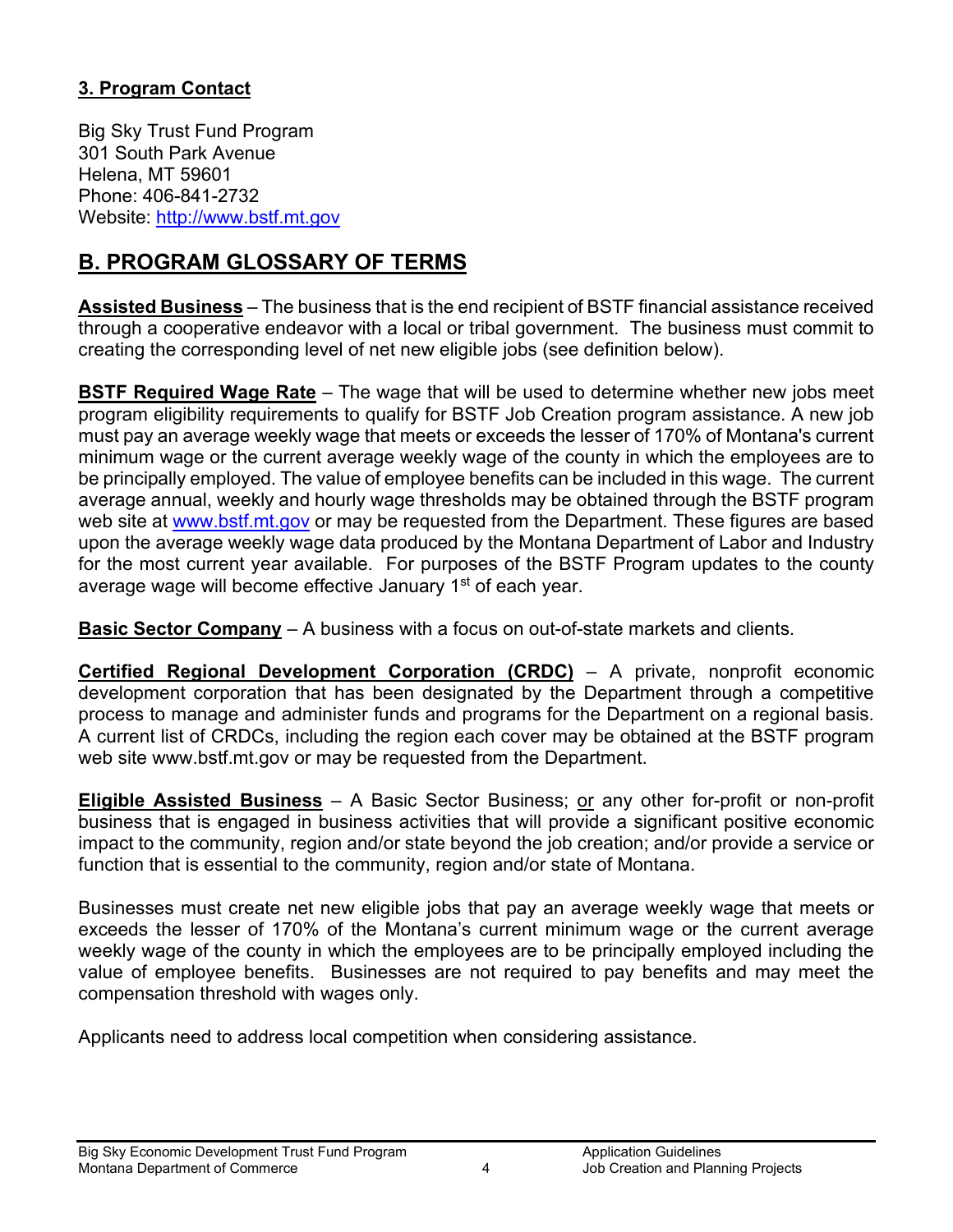**Employee Benefits** – means health, welfare and pension contributions that meet the requirements of the Employee Retirement Income Security Act of 1974, 29 U.S.C. 1001, et seq.

**Local Governments** – means incorporated cities and towns, counties, consolidated governments, public districts, and local public entities with the authority to spend or receive public funds.

**High-Poverty County** – A county in the state of Montana that has a poverty rate greater than Montana's average poverty rate as determined by the U. S. Census Bureau estimates for the most current year available. A current map of counties that meet the High-Poverty County definition and are eligible to receive BSTF funding at the higher level may be obtained at the BSTF program web site [www.bstf.mt.gov](http://www.bstf.mt.gov/) or may be requested from the Department. For purposes of the BSTF Program updates to the high poverty data will become effective January 1<sup>st</sup> of each year.

**In-kind Contribution** – A contribution of donated time and effort, real and personal property, and goods and services. This type of contribution will not meet the match requirements for Job Creation or Planning Projects.

**New Eligible Job** – A **net new** job created by the assisted business which employs an individual:

- Is a job that is new to the company and has not been filled prior to the BSTF notice of award effective date, and
- Is a permanent, full time job, meaning a predominantly year-round position requiring an average of 35 hours of work each week, and
- Is a new job pays the BSTF required wage rates.

Job counts are specific to project sites. Employees who are currently working for a business at a **site outside** of Montana, and who are then transferred to Montana may have their jobs considered BSTF eligible jobs, as those jobs are new jobs to Montana. Check with the program for eligibility.

The term does **not** include replacement (turnover) jobs, part-time jobs, seasonal jobs, temporary jobs, or contractors.

**Project Site** – The location in Montana within the jurisdiction of the eligible applicant at which the BSTF funds will be expended and the new eligible jobs will be created.

**Resolutions** – A formal resolution authorizing local or tribal governments to submit applications. A resolution is required before funds can be committed by the Department.

**Start Date** - the effective date of the contract is the date that the application is approved by the Department. In exceptional cases, the Department may consider an earlier start date.

**Temporary Employee** – A temporary employee is an individual employed by a Temporary Staffing Agency that agrees to work on short term work assignments for other companies. Temporary employees are not eligible for BSTF funds.

**Tribal Government** – One of the seven federally recognized tribal governments of Montana and the Little Shell Tribe of Chippewa Indians.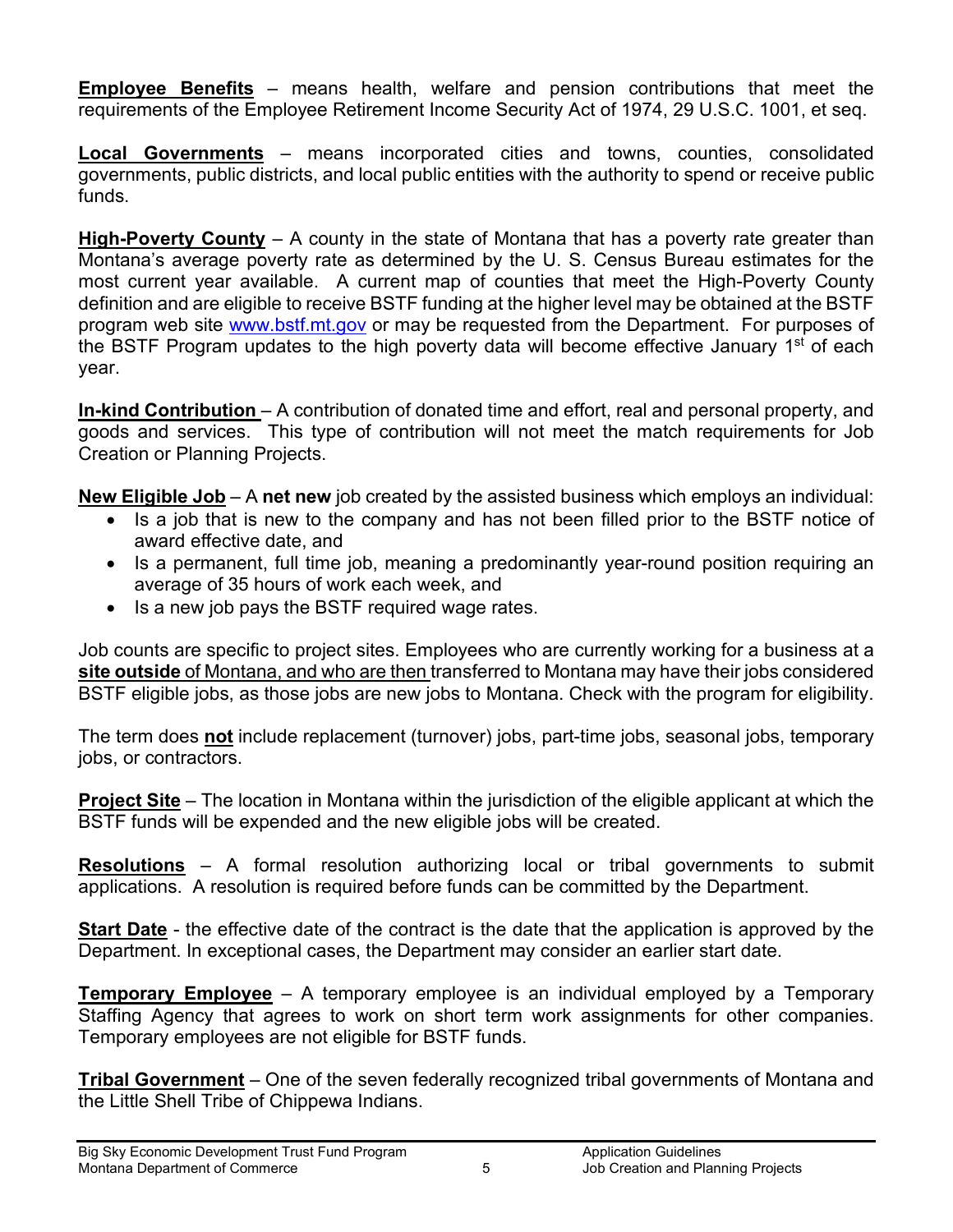**Wages** – Wage – the employee's hourly rate, which is calculated as follows: employee's gross pay for the pay period, plus benefits for the pay period, divided by the total number of hours worked during the pay period.

# **C. ELIGIBLE APPLICANTS**

**1. Job Creation Projects:** Eligible applicants include local and Tribal governments (includes any state or federally recognized Indian tribe within the state of Montana).

Special purpose agencies, such as Certified Regional Development Corporations and other economic development organizations, are **not** eligible to apply directly to the Department for Job Creation Project funding; however, they could be involved in implementing and administering a project through a partner organization, if the eligible applicant agrees to such an arrangement.

**2. Planning Grant Projects:** Eligible applicants include: Certified Regional Development Corporations (CRDCs) for projects within their regions, local governments and Tribal governments for projects within their regions, (Local or Tribal governments must provide a resolution supporting the project or an official letter from the Tribal Chair or President authorizing the application to the program), and Local Development Organizations (LDOs) located in counties not part of a CRDC region. LDOs must meet program requirements for eligibility.

**NOTE: The Department will not award funding to any individual, organization, or governmental unit that is currently in default of the conditions of any loan or grant contract previously executed by the Department.**

# <span id="page-5-0"></span>**D. ELIGIBLE USES OF FUNDS**

Funding for other uses which do not meet the stated criteria below may be eligible at the discretion of the Department.

The eligible expenses, to be reimbursed by the program, must be incurred after the start date of the contract.

If software is being proposed as match or reimbursement, the Assisted Business will need to determine the base cost (i.e. the cost of the recurring charge at least six months prior to the contract's effective date) and the Program may consider the incremental cost above the base cost as either match or reimbursement.

Please contact BSTF staff to discuss.

- **1. Job Creation Projects:** As per the MCA [\(Section 90-1-204\)](http://leg.mt.gov/bills/mca/90/1/90-1-204.htm), the types and uses of funds by local governments and tribal governments include but are not limited to:
	- a. *A reduction in the interest rate of a commercial loan* for the expansion of a basic sector company;
	- b. *A grant or low interest loan for relocation expenses* for a basic sector company;
	- c. *Rental assistance or lease buy-downs for a relocation or expansion project* for a basic sector company;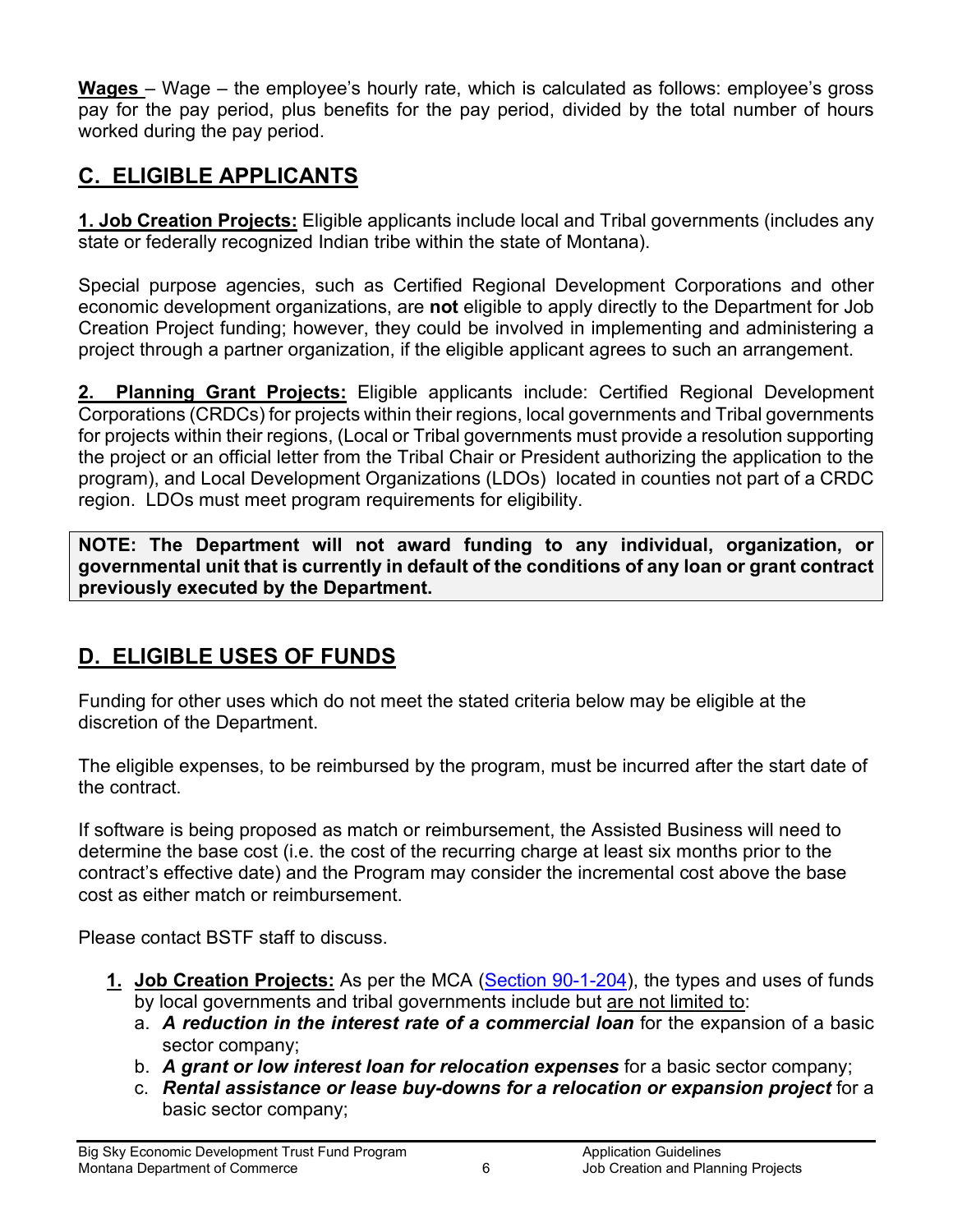- d. *A grant or Purchase of Land, Building or Equipment* for the direct use of the assisted business,
- e. *Wages of Net New Employees* are eligible expenses if jobs pay the higher of 170% of state current minimum wage, or the current average weekly wage of the county in which the employees are to be principally employed including the value of employee benefits.
- f. *Construction Materials* in support of building improvements for an expansion, and
- g. *Employee Training*: Direct costs associated with education or skills-based training for employees in new jobs at the assisted business. All necessary and incidental costs of providing new job training and education directed to the new eligible jobs are eligible for reimbursement. This includes all direct training costs, such as:
	- i. Program promotion,
	- ii. Instructor wages, per diem, and travel,
	- iii. Curriculum development and training materials,
	- iv. Lease of training equipment and training space,
	- v. Miscellaneous direct training costs (such as employee training-related travel),
	- vi. Administrative costs,
	- vii. Assessment and testing,
	- viii. In-house or on-the-job training, and
	- ix. Subcontracted services with approved training providers.

Eligible training costs that are not direct costs attributable to specific new jobs (such as instructor costs, curriculum development and administrative costs) must be pro-rated and allocated to each eligible employee in a new job receiving training for which reimbursement is requested. Since training is tracked on an individual job, then training activities cannot be combined with other activities.

 f. *Administrative Costs:* Local and tribal governments, with Department approval may utilize a portion of the BSTF award for eligible administrative expenses. The total project administrative expenses reimbursed with BSTF funds **shall not exceed eight (8) percent, or a maximum of \$30,000** of the total BSTF funds awarded per project.

For Example: in a non-high-poverty county, the maximum award would be up to \$5,000 per net new job. Of the \$5,000, up to \$400 (8%) can be requested for administration and \$4,600 can be requested for reimbursable expenses by the Assisted Business.

**2. Planning Grant Projects:** Eligible uses of planning grant funds include funding for the reimbursement of the following expenses:

- *a. Support for business improvement districts and central business district re-development*,
- *b. Industrial development*,
- *c. Feasibility studies*,
- *d. Creation and maintenance of baseline community profiles*,
- *e. Matching funds for federal funds*,
- *f. Preproduction costs for film or media,* and

*f. Administrative expenses*, including personnel and operating expenses are allowable expenses for which the BSTF fund may be used, but **should not exceed 8% (to a maximum of \$2,000) or \$750, whichever is greater**, of the total award unless otherwise specified by the Department.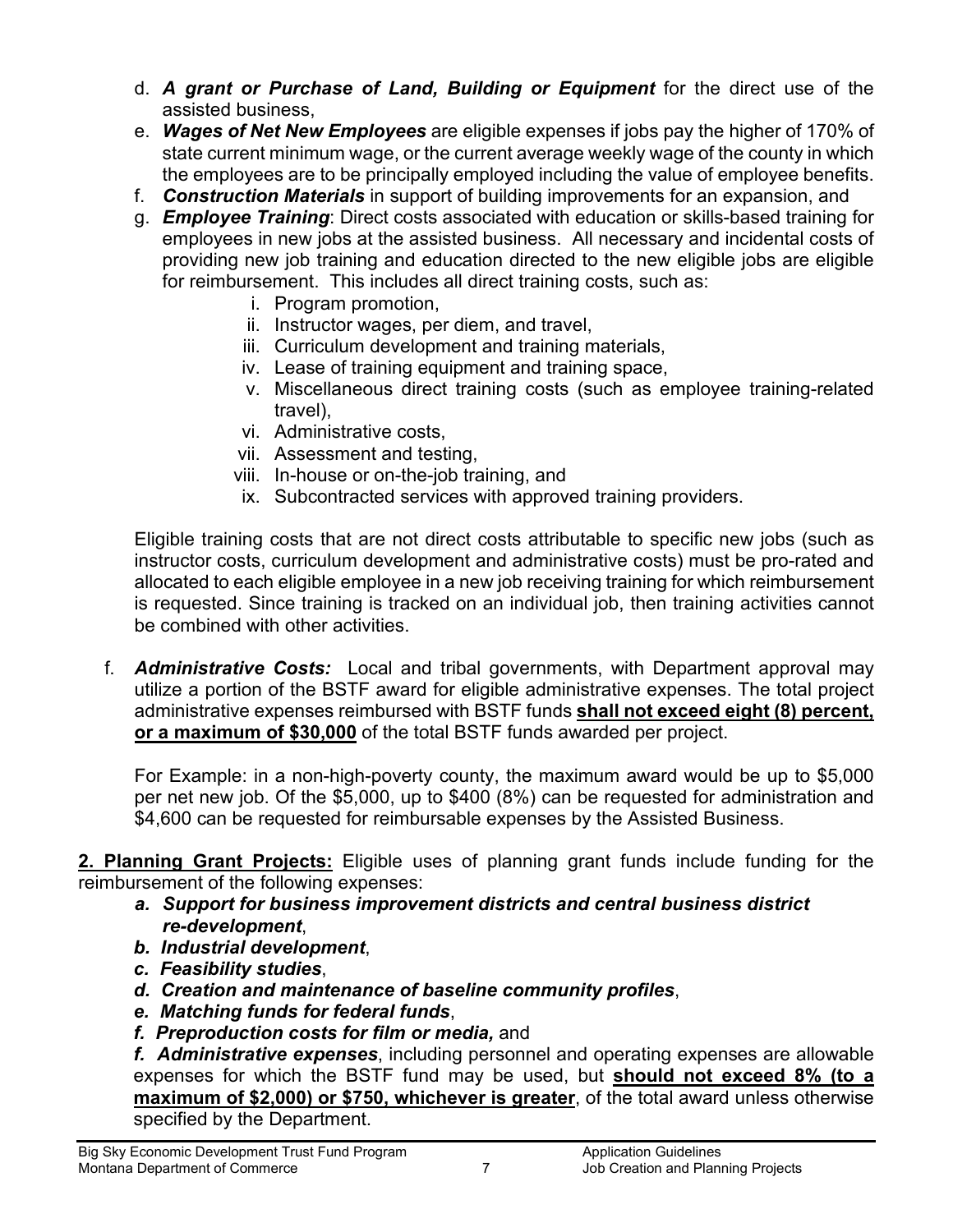Example: a funding request for \$20,000 may request 8% for administrative expenses, or \$1,600 which equals a total funding request of \$21,600. However, if an award is made, administrative expenses will not exceed 8% of BSTF eligible expenses incurred during the project.

**NOTE: Applications which support a critical activity to move forward an Economic Development project resulting in a job creation project and that directly assist a basic sector company are the highest priority of the Department.**

Any document prepared with public funds is subject to public's right to know (Article II, Section 9 of the Montana Constitution). Assisted entities need to sign the application form acknowledging that all planning documents produced with BSTF funding are considered public documents.

We encourage applicants and/or assisted entities to contact their end funders to verify what information is necessary to ensure that a BSTF Planning Document satisfies their requirements. For example, a Preliminary Architectural Report (PAR) and/or Preliminary Engineering Report (PER) for the Montana Community Development Block Grant Program needs to adhere to the program's PAR/PER outlines. Contact the potential funders to make sure you know their program requirements.

# **E. INELIGIBLE USES OF FUNDS**

**1. Job Creation Projects:** Ineligible uses of funds includes *costs associated with the transfer or relocation of jobs from one part of the state to another part of the state.*

**2. Planning Grant Projects:** Ineligible uses of funds includes the following:

**a.** *Comprehensive Economic Development Strategies (CEDS)* that are required by the US Department of Commerce Economic Development Administration. The Montana Department of Commerce provides funds for this activity through its Certified Regional Development Program,

- **b**. *Ongoing operating expenses*,
- **c.** *Generally, costs incurred prior to the BSTF funding award date*, or

 **d.** *A project that would result in the transfer or relocation of jobs from one part of the state to another part of the state***.**

**NOTE: Please contact BSTF program staff for any questions regarding the eligibility of a proposed business activity prior to submittal of an application to the Department.**

# <span id="page-7-0"></span>**F. ELIGIBLE MATCH**

## **1. Job Creation Projects:**

Generally, investment made in the business at the project location no earlier than six-months prior to the BSTF funding approval could be considered eligible match. Match should include new, unexpended cash funds available at the time of application that will be invested at the Montana project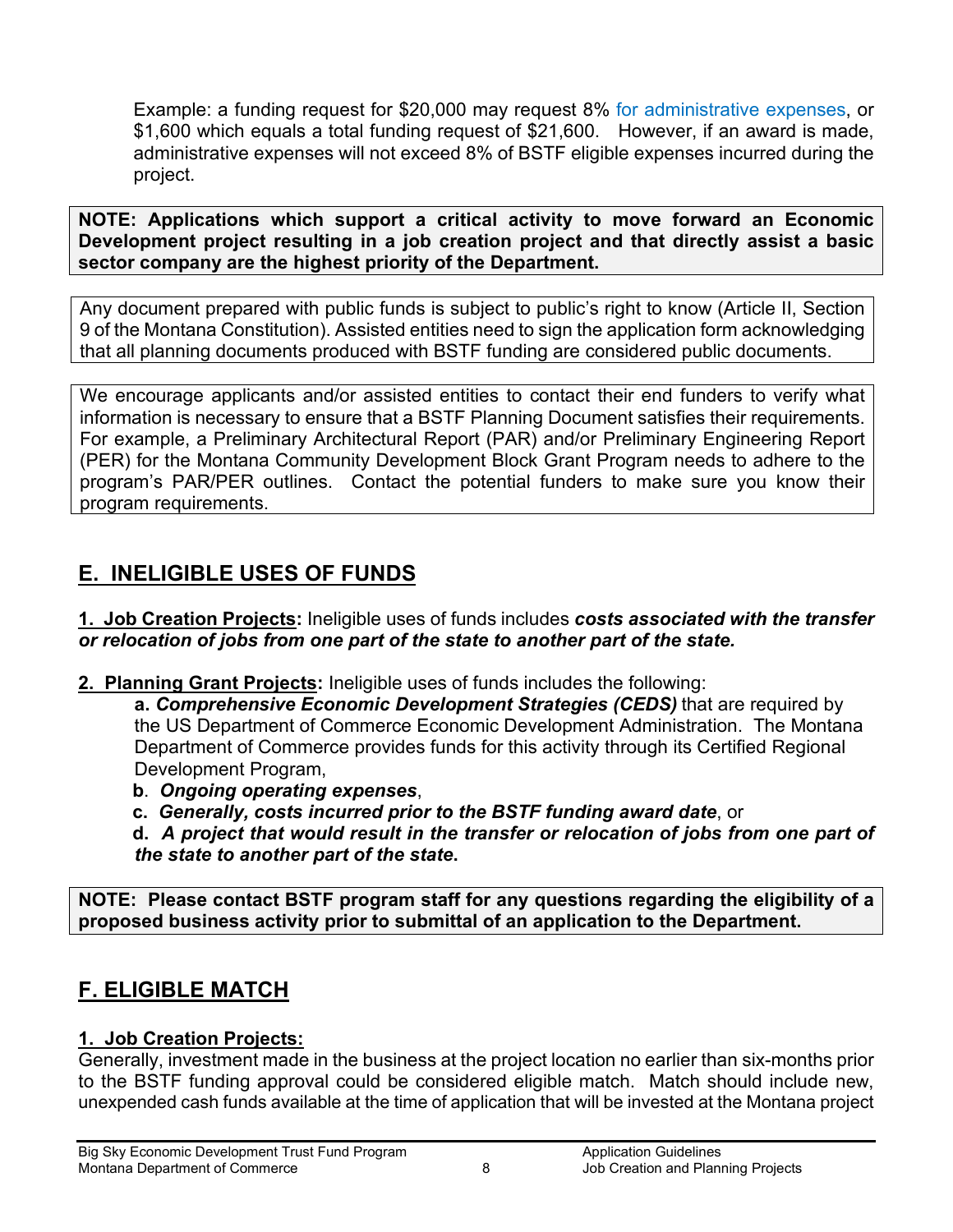site by the local or tribal government and/or the assisted business within the contract period (up to 2 years).

Match should be equal to or greater than:

- \$1 for \$1 (100% match) of BSTF funds received for businesses **not** in a High-Poverty County, or
- \$1 for \$2 (50% match) of BSTF funds received for businesses in a High-Poverty County.

The following will **not** be considered as match:

- Investment made earlier than six-months before BSTF funding approval, without the written consent of the Department to incur project costs, will **not** be eligible to satisfy the match requirement,
- Existing assets purchased earlier than six-months before BSTF funding approval (Note: existing assets that are physically relocated to Montana may be considered as match),
- In-kind services.
- Refinancing of existing debt,
- Projected operating cash flow,
- Existing equity,
- Existing bank line of credit amounts.

**NOTE: If Department approved wages are the only investment by the business, wages beyond the reimbursement and match requirement (i.e. \$10,000 for non-poverty County and \$11,250 for high poverty County) will not be considered as match for other net new jobs.**

**2. Planning Grant Projects:** New, unexpended cash funds available at the time of application that will be invested in the final deliverable by the CRDC, tribal government, the assisted business and/or other involved organization(s) within the contract period.

# **G. MAXIMUM FUNDING AWARDS**

**1. For Job Creation Projects:** Applicants not in a high poverty county are eligible to apply for up to \$5,000 for each eligible net new job created, and are required to provide a \$1 for \$1 (100%) match. Applicants in a high poverty county are eligible to apply for up to \$7,500 for each eligible net new job created and are required to provide a \$1 for \$2 (50%) match.

The Department reserves the right to determine funding awards based upon types of jobs proposed, pay levels, and other pertinent factors.

**2. For Planning Grant Projects**: It is encouraged that applicants provide match to BSTF dollars requested. Match should be new, unexpended cash funds available at the time of application that will be invested in the final deliverable by the CRDC, Tribal government, the assisted business and/or other involved organizations within the contract period**.** In general, the Department will award up to \$1 for every \$1 in documented matching funds up to a total of \$25,000 in BSTF funding.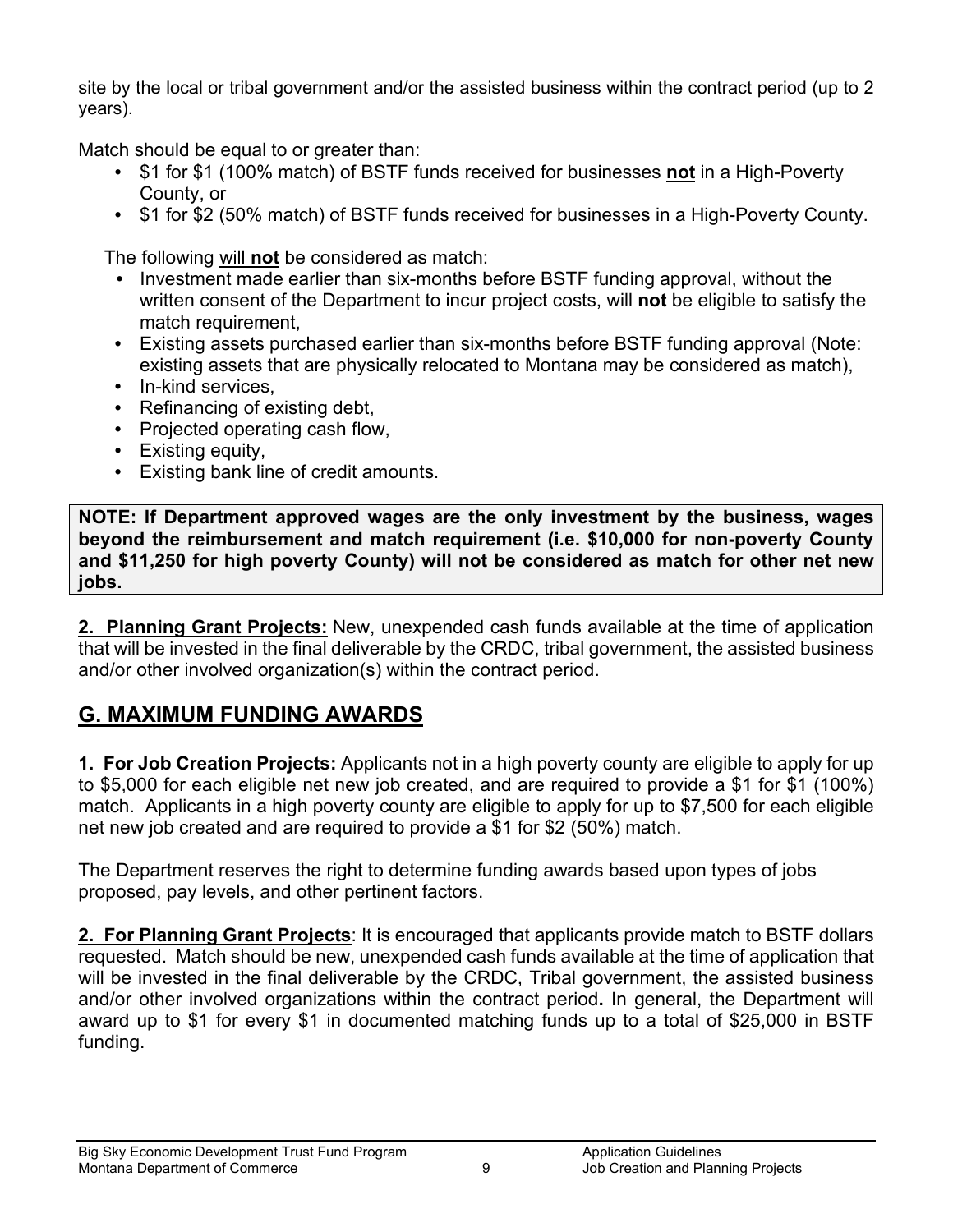# **H. APPLICATION PROCEDURES**

#### **NOTE: It is important that applicants not incur costs or obligate funds which are intended to be reimbursed by BSTF prior to the date of award.**

**1. For Job Creation Projects**, the Finance Assistance Bureau in the Montana Department of Commerce is the primary point of contact for initiating a grant application and working through the process leading to a grant award.

The BSTF application should follow the guideline's format and provide responses to the categories of information requested below. A grant request must be proportional to the number of jobs provided, the expected wage of all jobs provided, and the underlying economic indicators of the region where the jobs will be created.

**NOTE: The Montana Department of Commerce and the Montana Department of Revenue may share financial and tax information relating to this application.**

In addition to the Application Form **(Appendix A)**, the applicant must provide the following information:

#### **a. Business Plan**

Each application must include a business plan containing information that is sufficient for the Department to obtain an adequate understanding of the business to be assisted, including the products or services offered, estimated market potential, management experience of principals, current financial position, and details of the proposed venture. In lieu of a business plan, the Department may consider a complete copy of the current loan application to entities such as the Montana Board of Investments, the federal Business and Industry Guarantee program, or the Small Business Administration.

#### **b. Financial Statements**

The financial information submitted must demonstrate that the business to be assisted is or will be an ongoing viable company that can achieve and maintain the amount of employment projected.

For an existing business, provide financial statements for the most recent twenty-four months of operation that includes the following:

- Balance Sheets
- Profit and Loss Statements
- Cash Flow Statements

Business start-ups and businesses operating for less than three years must provide all available financial statements.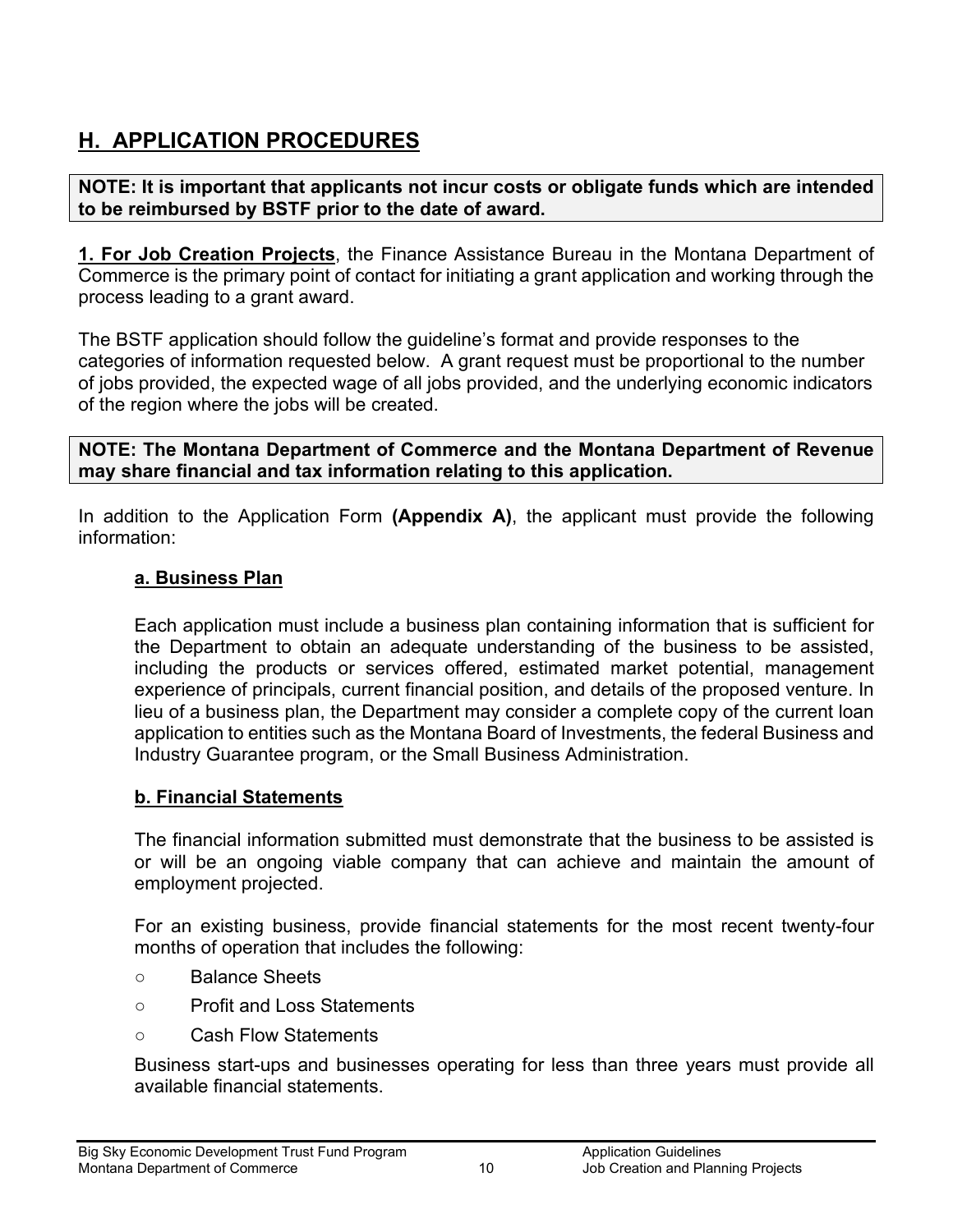If the last complete fiscal year of the business ended 90 days or more before the application is submitted, interim financial statements must be submitted in addition to the year-end financial statements.

There should not be gaps between the historical statements and the projected statements. The projections should use the same fiscal year periods as the historical financial statements. Applications that contain appropriate, updated, accurate financial information can be processed much more quickly than incomplete applications that require requests for additional information.

## **c. Projections**

Please provide the following initial projections for a twenty-four (24) month period:

- o Balance Sheets
- o Profit and Loss Statements
- o Cash Flow Statements

If awarded funding, businesses will be required to provide updated financial statements (actuals) at the end of the first year of the contract period.

In lieu of historical and/or projections, the business can provide a letter from a licensed Certified Public Accountant (CPA) certifying the financial position of the business and that the business has the financial capacity to create the additional jobs.

## **d. Hiring Plan**

At a minimum, the hiring plan should include the following information:

- Employment Levels this must include a current listing of Montana employment levels of the assisted business, the projected increase in number of jobs and the company's annual payroll, both current and projected – at the site and for any other operations within the State of Montana. Include an estimate of pre-expansion and post-expansion annual payroll.
- Job Breakdown **Using the Hiring Plan Spreadsheet (Appendix C)**, provide a breakdown of jobs to be created, including the number and type of jobs, specifying for each job. Applicants should consider job numbers that are realistically achievable within the first and second years of their proposed timeline. Applicants can familiarize themselves with the required information by reviewing the fields in APPENDIX C. Specifying for each job:
	- o Full-time (average 35 hours per week annually) or part-time,
	- o Projected wage per hour,
	- o Job titles, and
	- Description and monetary value of employee benefits **(Appendix B)** (REQUIRED ONLY IF THE BENEFITS ARE TO BE INCLUDED IN THE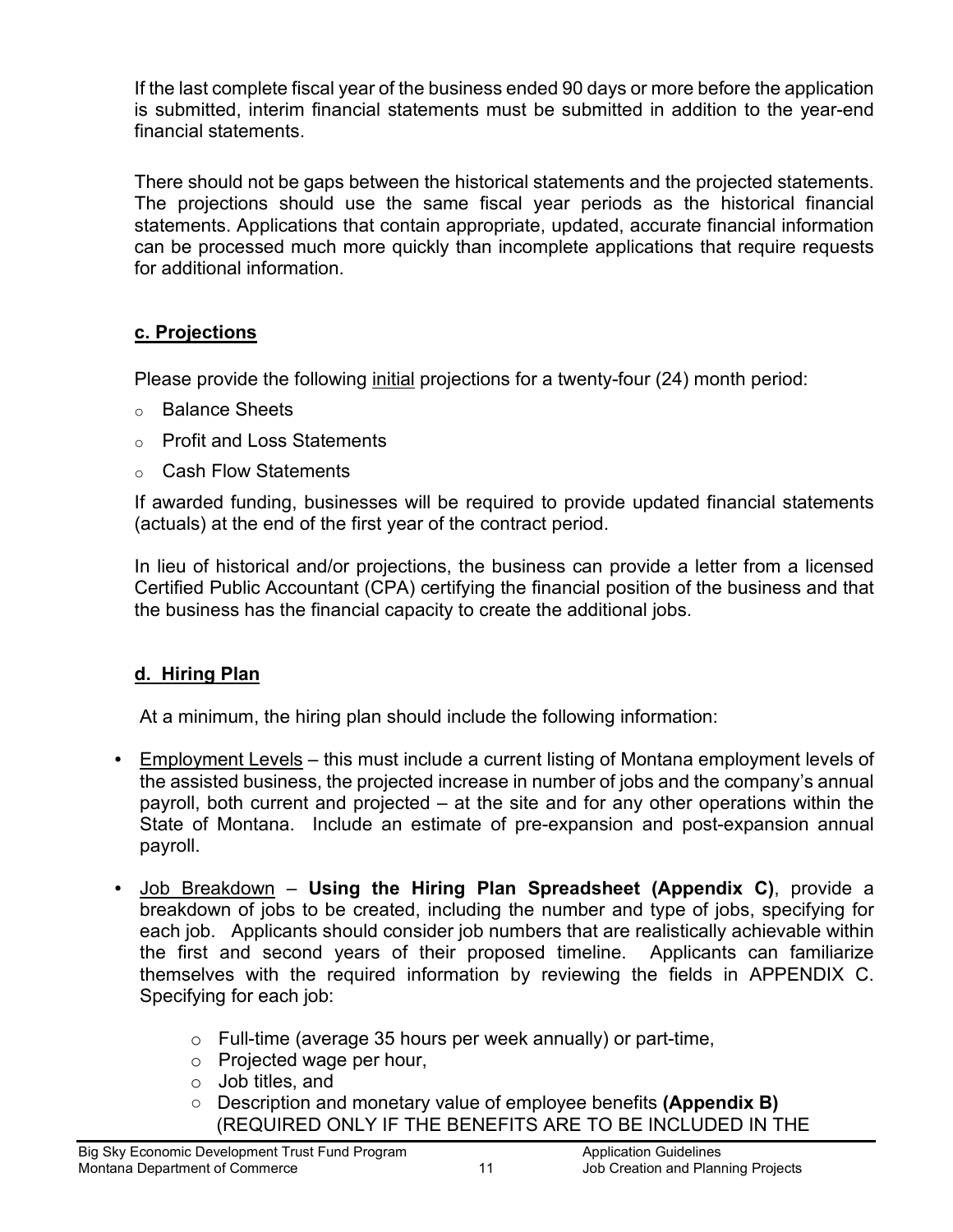#### CALCULATION TO MEET THE BSTF REQUIRED WAGE RATE), and

○ Highlight or identify separately, which jobs will meet the BSTF net new eligible job criteria. (*Definition page 7)*

Timetable – include a timetable for creating the total number of jobs, as well as BSTF eligible jobs. BSTF eligible jobs are those that have an hourly wage that will be greater than or equal to the average county wage, excluding benefits.

Please provide monthly hiring projections on the form. If no new jobs are anticipated in a monthly period, enter "0".

Please complete a separate form for each year of the contract and indicate at the top which year the projections are for.

Businesses may be required to report job creation on-a-monthly-basis, in addition to monthly progress reports.

NOTE: If businesses anticipate creating multiple jobs with the same job title and duties that may have different pay levels, please list those jobs separately.

• Business Commitment – include a written commitment from the assisted business that they will comply with the Hiring Plan.

**e. Confidentiality Agreement (**for job creation projects only), **Appendix E**. This is an optional document for the business to sign.

Once information is submitted to the Department, the information is subject to the public's right to know pursuant to Article II, Section 9 of the Montana Constitution. Written information is subject to the right of citizens to inspect and copy pursuant to §2-6-102, MCA, unless there is an individual privacy interest that clearly exceeds the merits of public disclosure.

Prior to any potentially confidential information being submitted, the company may enter into a Confidentiality Agreement and Affidavit with the Department so there is clear understanding of the rights and obligations of the company relative to protection of sensitive information. Applicants choosing to execute a **Confidentiality Agreement and Affidavit** should provide a signed and notarized original using Department form **Appendix E.**

**f. Training Plan** – (ONLY IF THE PROPOSED USE OF FUNDS IS FOR WORKFORCE TRAINING)

At a minimum, the training plan should include the following information:

- Description of the training curriculum, including information on who will be providing the training,
- A budget for the proposed training. The budget needs to support the amount of BSTF training funds requested, and a
- Schedule for completion of worker training.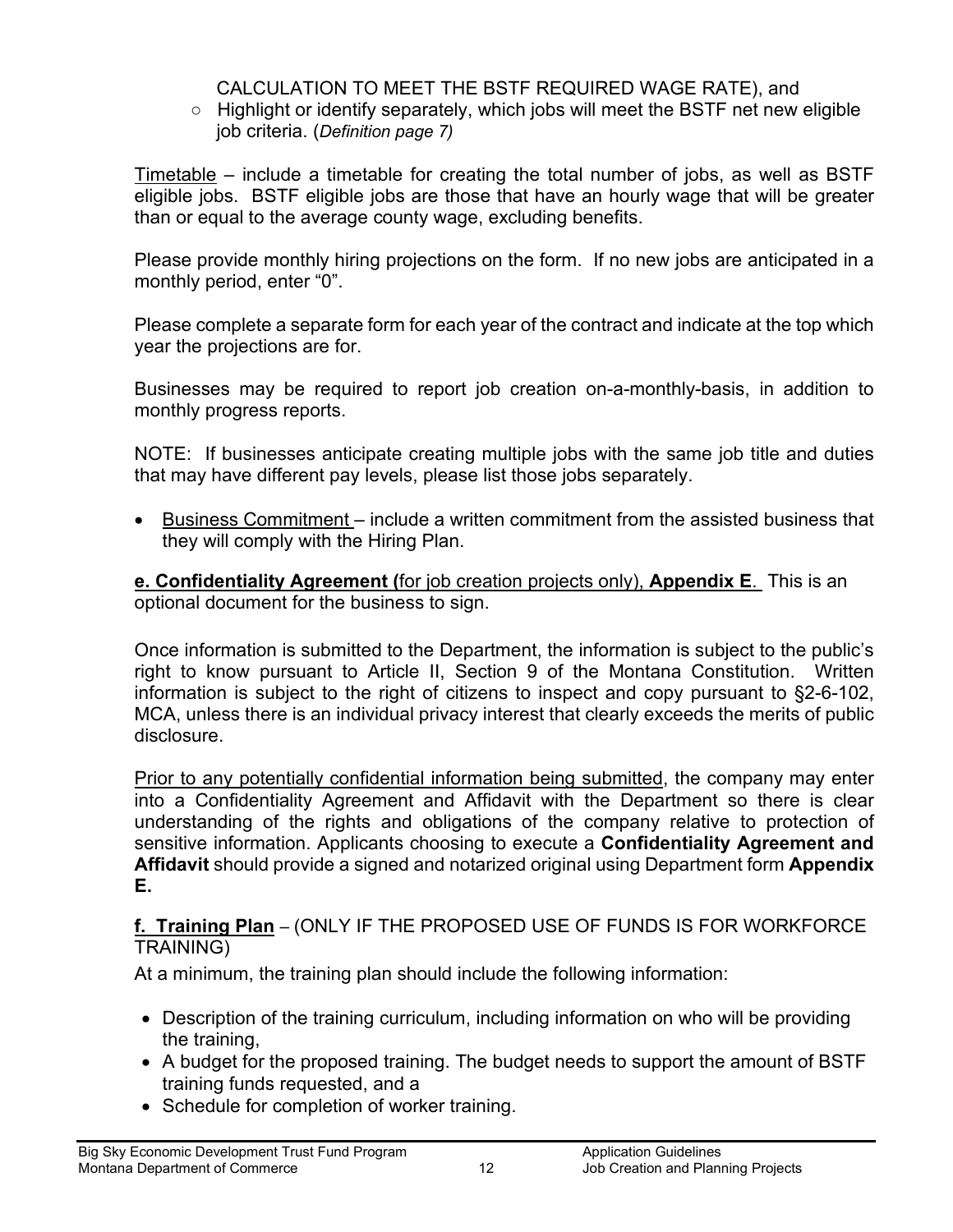#### g. **Local Government or Tribal Government Resolution** – (See definition of Resolution under Section B. Program Glossary Of Terms)

#### **h. Funding Will Be Determined By Factors Such As:**

- a. **The availability of funding**.
- b. **The number of quality jobs being proposed** (for job creation projects). Examples: Does the proposed wage meet or exceed the County Average Wage; Does the proposed wages include or exclude benefits.
- c. **The location of the project.** Examples: Is the project located in a high poverty county; Has the applicant been a previous BSTF awardee.
- d. **The quality of the proposal**. and that Examples: Are all the required questions sufficiently answered; If benefits are being proposed, does the hourly equivalent seem reasonable.
- e. **Program requirements are met**. Examples: If benefits are being proposed was the Benefit Certification provided; Did the Assisted Business provide a letter of commitment for both the match and jobs; Were 24 months of financial information, both historical and projections, provided; Do the provided financial statements tie together.

## **2. For Planning Grant Projects:**

- a. Completion of **Appendix F.**, Application form for Planning Grants; and
- b. Completion of **Appendix G**, Application Checklist for Planning Grants.
- c. If the applicant is either a Local or Tribal Government, a resolution is needed. (see definition of Resolution under Section B. Program Glossary of Terms).

**NOTE: Applications which support a critical activity to move forward an Economic Development project resulting in a job creation project and that directly assist a basic sector company are the highest priority of the Department.**

Additionally, the following criteria will also be used:

- The application's response to an economic development distress or opportunity and potential for the proposed activity to provide for economic development success,
- The potential impact of the proposed activity on the economy of a community, region and/or the state,
- Local participation and commitment demonstrated with matching funds, and letters of support (letters of support should be addressed to the Director of the Montana Department of Commerce),
- The community and regional economic need, and
- Project readiness to proceed immediately upon notification of award.

**NOTE: The Department reserves the right to request additional information or accept reasonable variations from the information requirements listed on a case-by-case basis if**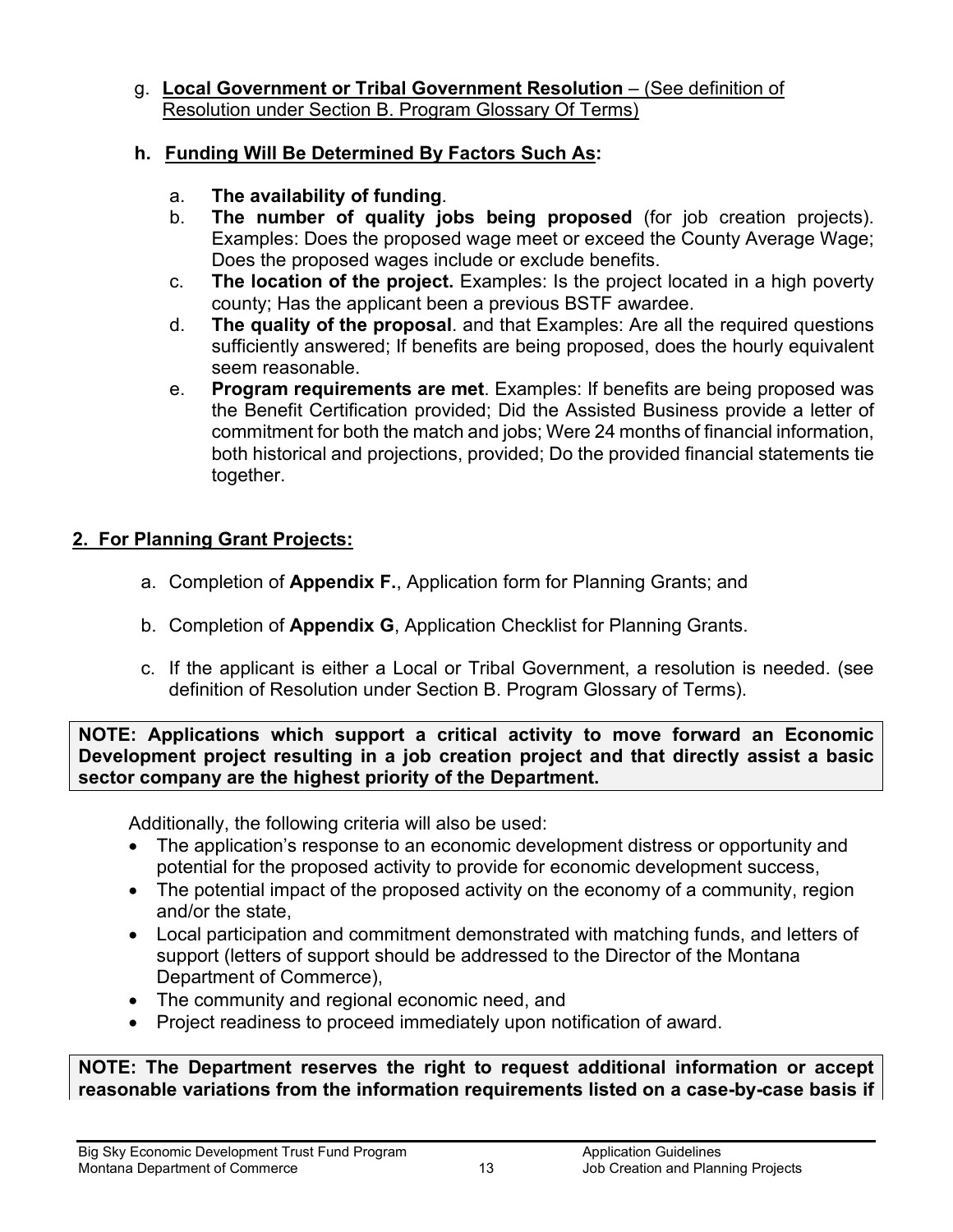**necessary to make a funding decision, especially if the project contains unique items that may require different information than requested above.**

**NOTE: The Department may make awards in amounts above or below the recommended limits, if it is determined by the Department that the activities that the CRDC, tribal government or other eligible EDO is proposing could result in substantial impact on the economy of a community, region and/or the state.**

**3. Application Submittal and Deadlines:** Applications are accepted on an open cycle basis based on availability of funding. Deadlines for consideration for the next funding round are posted on the Program's website: http://marketmt.com/BSTF. Applications must be submitted (postmarked if using mail) by the deadline date. Applicants can submit the application, with all attachments:

- 1. It is the Department's preference that applications be submitted through WebGrants via [http://fundingmt.org.](http://fundingmt.org/)
- 2. If applicants are unable to submit through [http://fundingmt.org,](http://fundingmt.org/) please contact the program staff and discuss submitting through the [State of Montana File Transfer](https://app.mt.gov/epass/Authn/selectIDP.html)  [Service.](https://app.mt.gov/epass/Authn/selectIDP.html)

Potential applicants are encouraged to contact the Department to discuss their proposed project with BSTF program staff.

# **I. DEPARTMENT FOLLOW-UP**

**1. Award Letter** – Upon the Montana Department of Commerce Director's approval of funding a tentative award letter will be transmitted to the applicant notifying them of a tentative BSTF funding award, or notice of application not being approved for funding. If awarded funding, this will be followed by correspondence from BSTF program staff identifying any terms and conditions of that commitment.

**2. Contracts** – The appropriate contracts for an award include, but are not limited to: a contract between the Department and the local or tribal government, as well as an assistance agreement between the local or tribal government and the assisted business. These contracts will include the performance criteria necessary for BSTF funds to be expended and released. BSTF award recipient must execute and return the BSTF contract within thirty (30) days of receipt of the final contract. All projects need to be ready to proceed within ninety (90) days from receipt of the final contract.

**NOTE: Most job creation contracts will be executed for one year with an option to renew for an additional year depending upon the business' performance, job creation goals and availability of funding.**

**3. Disbursement of Funds** – Disbursement of funds will be primarily facilitated through [http://fundingmt.org.](http://fundingmt.org/) The Department requires approved documentation verifying eligible costs incurred by the BSTF award recipient. The Department reserves the right to request further documentation when, in the exercise of its judgment, such documentation is needed to confirm performance.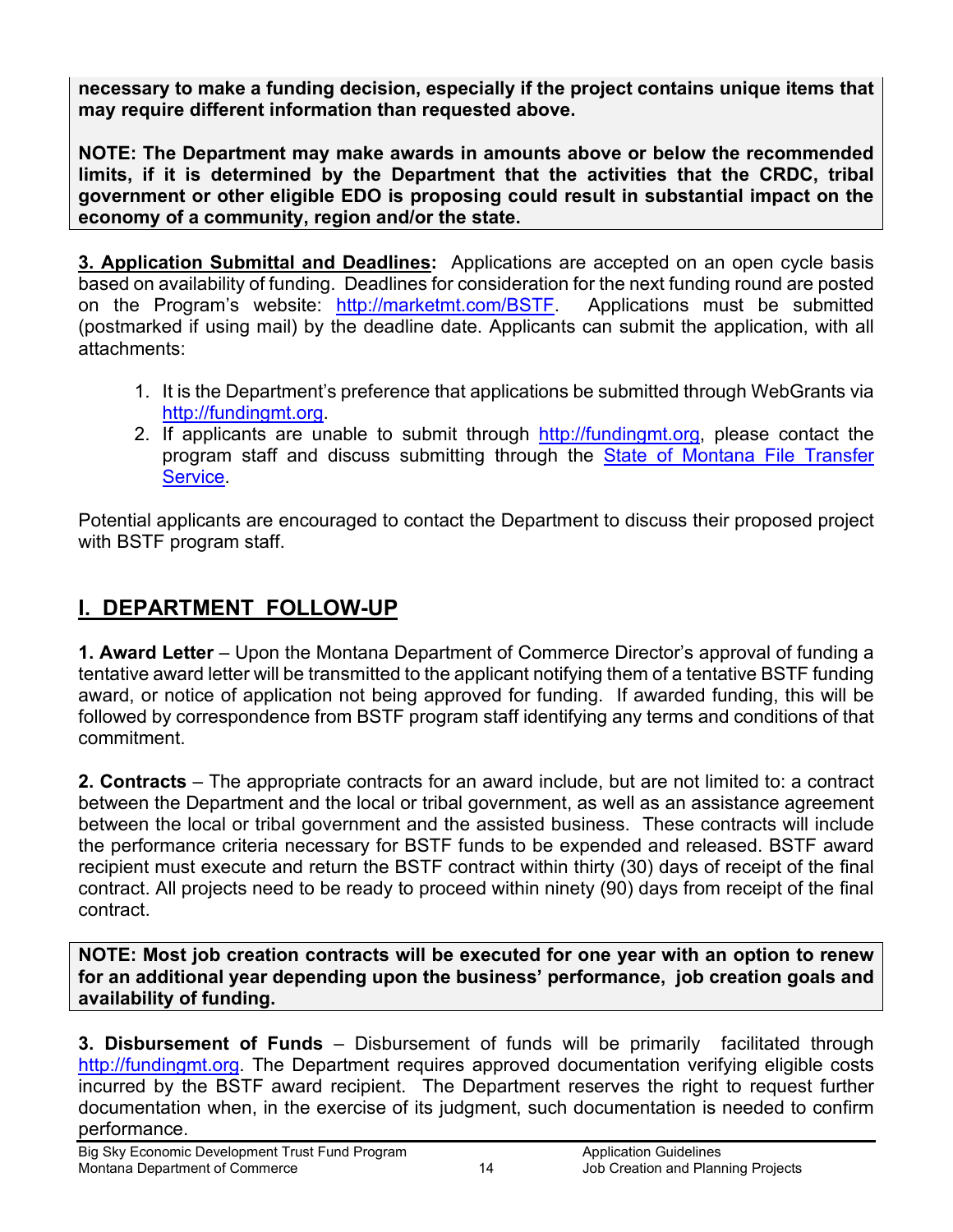Once all start up activities are completed and the project has reached Release of Funds status, the following items must be submitted in order to request funds:

## **a. For Job Creation Projects:**

- Request for Payment Form signed and dated by the authorized Representative;
- Project Progress Report detailing progress towards achieving the hiring objectives and project goals that were described in the application as well as describing any difficulties encountered in working towards these goals.

Businesses should provide information on actual employment levels in comparison to what was proposed in the Hiring and Training Plan. If employment levels are not in sync with the Hiring and Training Plan, businesses need to explain why they are not at the employment level anticipated and to describe steps the business will take to reach employment goals;

- Approved documentation verifying eligible costs were incurred;
- Documentation of matching funds expended to date;
- A Status of Job Report for Job Creation Projects spreadsheet: and
- A Job Creation Report Certification. This attests that the new jobs meet or exceed the BSTF program eligibility requirements.

## **b. For Planning Grant Projects:**

- A Request for Payment Form signed and dated by the authorized Representative;
- A Project Progress Report from the BSTF award recipient detailing the progress made on the project over the past quarter and the anticipated progress over the upcoming quarter;
- Drafts or updates received from the Contractor completing the activity. Please identify the Contractor submitting the report;
- Documentation of eligible costs incurred on the project (ex. invoices, receipts) which includes the Contractor invoice or receipt of payment made from the BSTF award recipient for services rendered; and
- Documentation of paid match expenses.

**NOTE: Many Planning Projects are approved on a 50% reimbursement basis. In other words, half of the costs of an eligible invoice received by the Department will be paid.** 

# **J. RECAPTURE OF FUNDS, WITHDRAWALS, TERMINATION OF CONTRACT**

**1. For Job Creation Projects**: Generally, funds are disbursed as jobs are created, relieving most of the risk to the local government or tribal government. However, if the local government or tribal government request the funds before the jobs are created, and the Department agrees to that request, the local or tribal government and the assisted business receiving BSTF financial assistance are liable for the full amount of the award that is advanced by the Department, if the assisted business: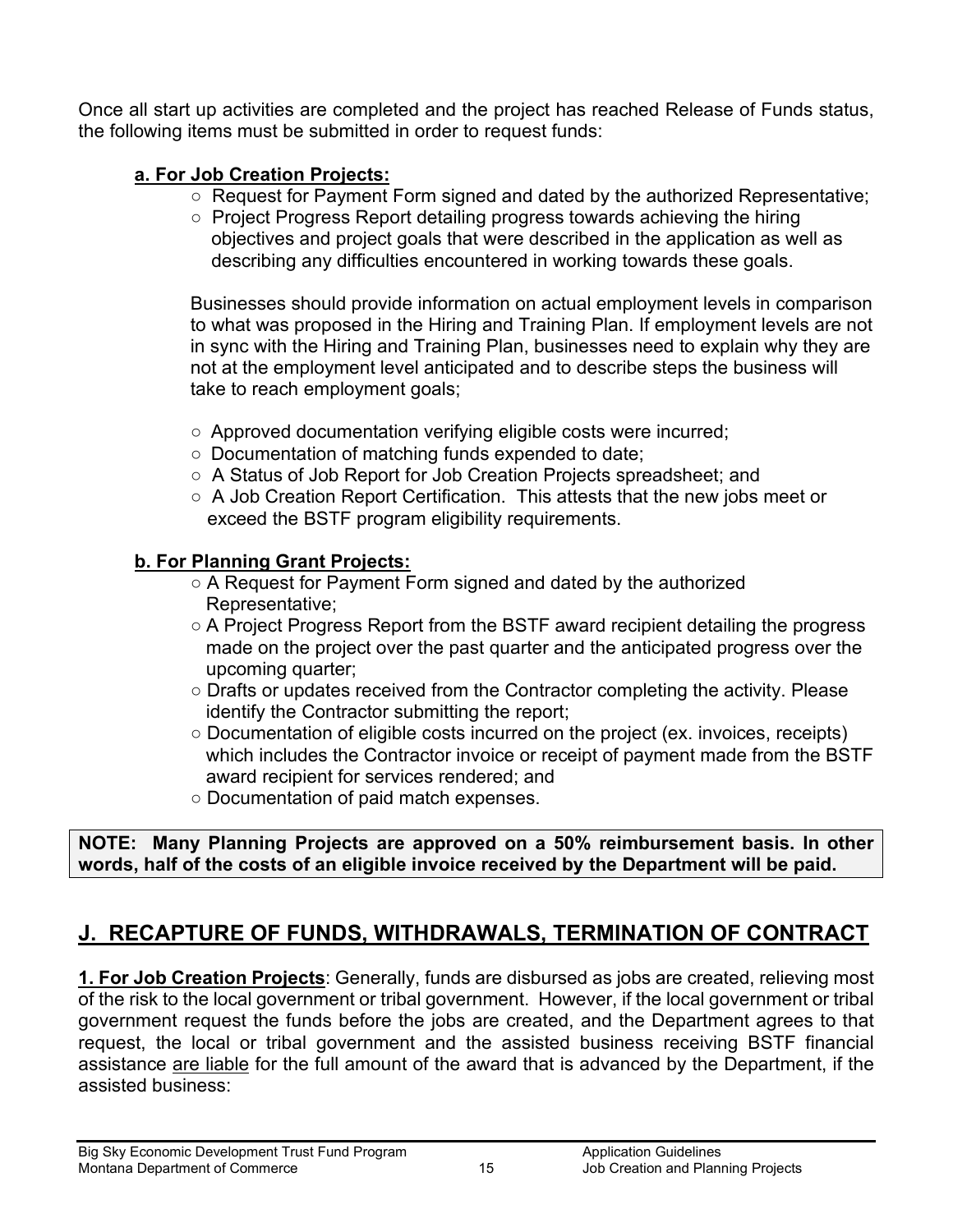- a. Fails to create or maintain the number of net new eligible jobs as specified in the executed contract and assistance agreement,
- b. Fails to inject the required amount of match into the project as specified in the executed contract and assistance agreement.

Additionally, the Department may recapture funds if

- a. At the end of the contract period the Department has overpaid based on the number of net new jobs at the end of the contract period.
- b. The business ceases operations at the Project Site within the contract period

The penalty may be payable in one lump sum or in installments, with or without interest, as the Department deems appropriate.

**Award withdrawal -** The Department reserves the right to withdraw a commitment of any BSTF funds for projects that have:

a. Not provided all requested contract information, including the job creation baseline and certification report within 30 days of the date on the Notice of Award, and/or;

b. Not returned the BSTF contract to the Department within 30 days of receipt of the final contract, and/or

c. Are not ready to proceed within ninety (90) days of receipt of the final contract.

## **2. For Planning Grants:**

**Award withdrawal** - The Department reserves the right to withdraw a commitment of any BSTF funds for projects that have not executed and returned the BSTF contract within 30 days of receipt of the final contract and/or are not ready to proceed within 90 days after the date of tentative award.

# **K. Other Considerations**

## **1. Ownership and Publication of Materials (For Planning Grants)**

All information and materials generated by the proposed activity become the sole property of the State of Montana and the Contractor. The recipient will retain the right to utilize, reprint and distribute all said information and materials.

All materials developed wholly or in part by the funding provided under the Contract shall state that "The funding for the (insert name of project) was funded (in part, if applicable) by an award from the Montana Department of Commerce Big Sky Economic Development Trust Fund Program".

## **2. Confidentiality Agreements (For Job Creation Projects Only)**

Keep in mind that once information is submitted to the Department, the information is subject to the public's right to know pursuant to Article II, Section 9 of the Montana Constitution. The Department does have Confidentiality Agreements and Affidavit forms that applicant may complete and submit to the Department.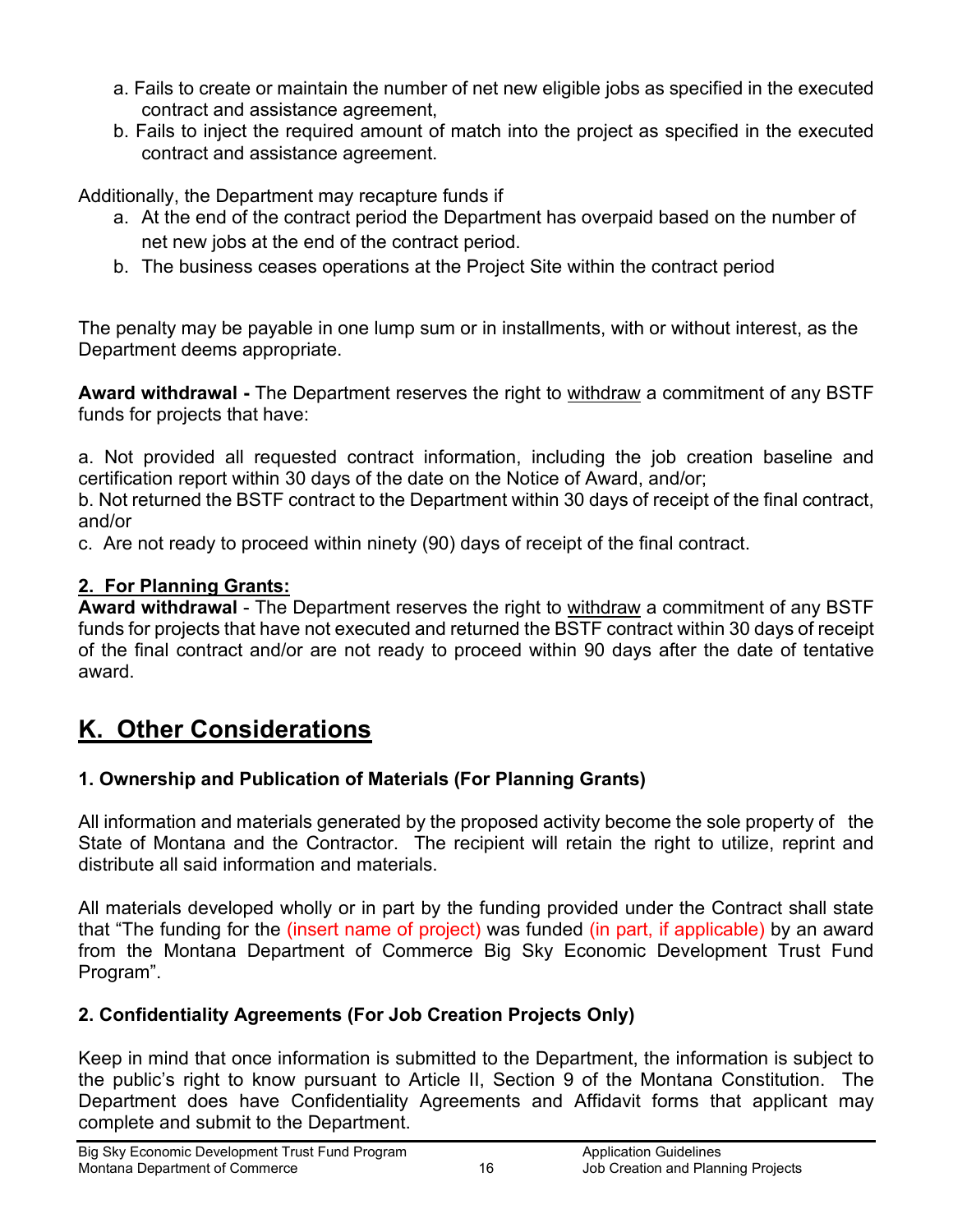#### **3. Withholding Funds**

The Department will withhold ten percent (10%) of the total amount awarded to the Contractor until the Department verifies that all tasks outlined in the SCOPE OF WORK, the CONDITIONS ON METHOD OF REIMBURSEMENT, and the REPORTING REQUIREMENTS sections of the signed contract have been completed by the Contractor and approved by the Department.

#### **4. Record Keeping**

The applicant must maintain full and accurate records with respect to the project and must ensure adequate control over the records of related parties in the project. The Department requires access to such records, as well as the ability to inspect all project work, invoices, materials, and other relevant records at reasonable times and places. The award contract requires the applicant to furnish, upon the Department's request all data, reports, contracts, documents, and other information relevant to the project.

## **5. Ongoing Reporting**

The award contract specifies a periodic reporting requirement for the project. Additionally, to assist the Department with program performance reporting, the BSTF award recipient may be required to provide annual project updates for 3 years after the close of the contract.

#### **6. Additional Documentation**

The Department may request additional documentation, when in the exercise of its judgment such documentation is needed to confirm performance. Required forms are available through <http://marketmt.com/BSTF>

## **L. Other Resources**

Here is a list of additional funding resources:

- 1. MT Community Development Block Grant Program <http://comdev.mt.gov/programs/cdbg>
- 2. USDA Rural Development Program<https://www.rd.usda.gov/mt>
- 3. US Economic Development Administration<https://www.eda.gov/>
- 4. Montana Finance Authority<http://mtfacilityfinance.com/>
- 5. Montana Coal Board<http://comdev.mt.gov/Boards/Coal>
- 6. Montana Tourism Grant Program<http://marketmt.com/Grants>
- 7. Montana Main Street Program<http://comdev.mt.gov/Programs/MainStreet>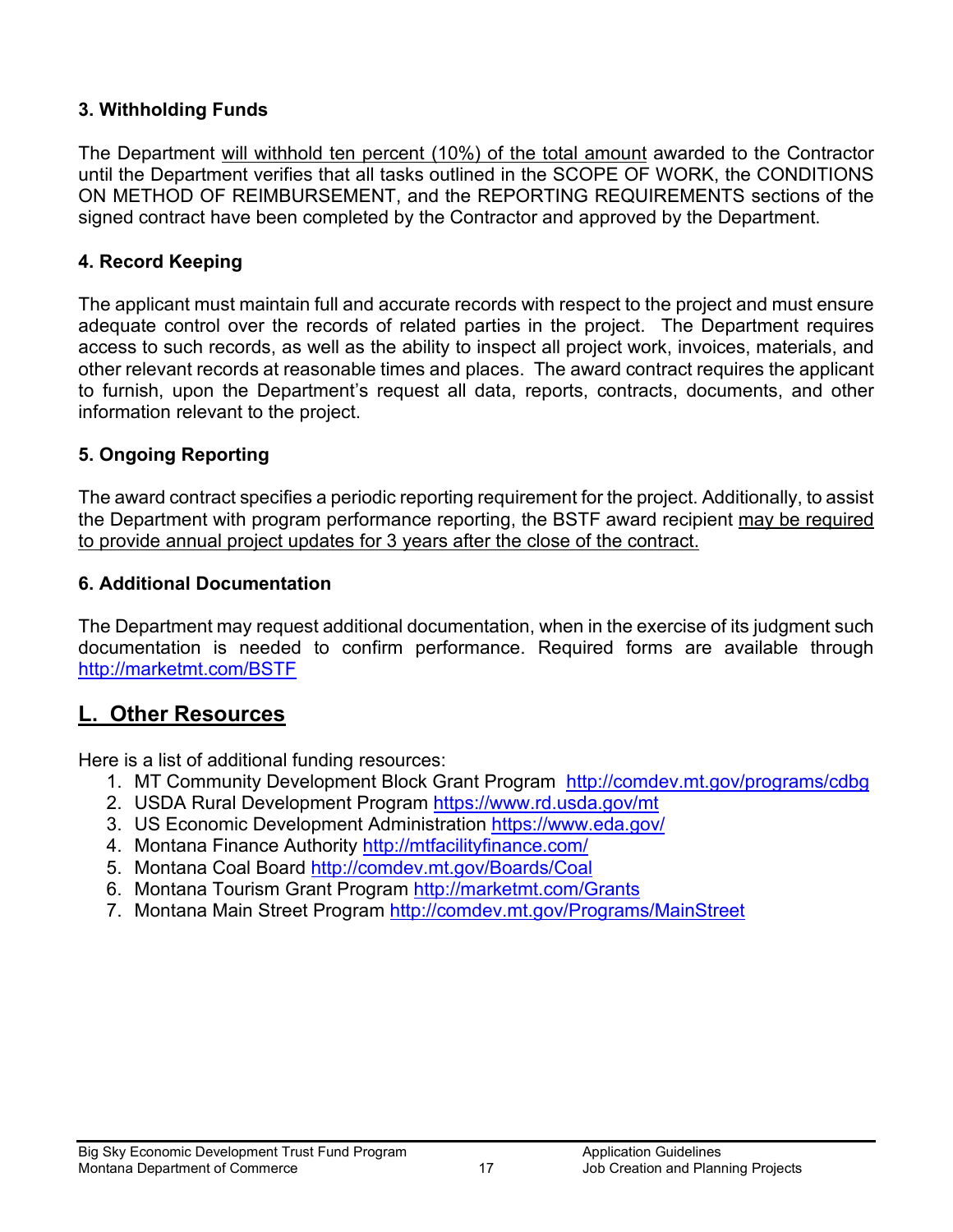# **APPENDICES**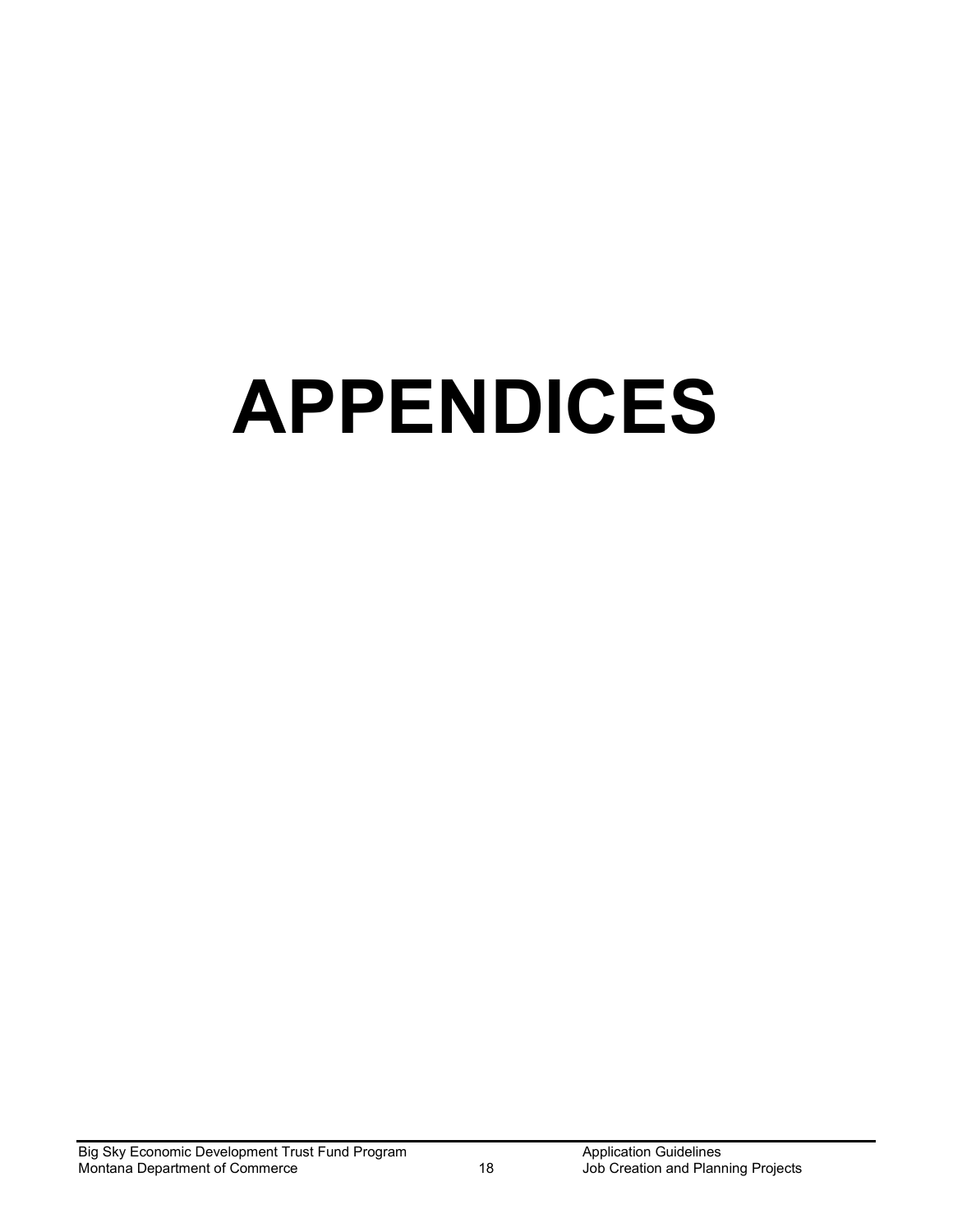#### <span id="page-18-0"></span>**APPENDIX A: APPLICATION FORM – ECONOMIC DEVELOPMENT PROJECTS**

#### **MONTANA DEPARTMENT OF COMMERCE BIG SKY ECONOMIC DEVELOPMENT TRUST FUND (BSTF) JOB CREATION PROJECT**

*Please reference the Application Guidelines for a complete explanation of required application information.*  I. APPLICANT INFORMATION – LOCAL/TRIBAL GOVERNMENT

| Name of Local/Tribal Government Entity      |  |
|---------------------------------------------|--|
| <b>Tax Identification Number</b>            |  |
| <b>Chief Elected Official</b>               |  |
| (Full Name & Title)                         |  |
| Contact Person (Full Name & Title)          |  |
| Address (Street, City and 9-Digit Zip Code) |  |
|                                             |  |
| <b>Phone Number</b>                         |  |
| <b>Email Address</b>                        |  |
| Fax Number                                  |  |

| II. ASSISTED BUSINESS INFORMATION                                                                     |  |  |  |  |  |
|-------------------------------------------------------------------------------------------------------|--|--|--|--|--|
| Legal Name of Business to Receive<br>Assistance                                                       |  |  |  |  |  |
| Physical Address of Project Location                                                                  |  |  |  |  |  |
| Contact Person (Full Name & Title)                                                                    |  |  |  |  |  |
| Address (Street, City and 9-Digit Zip Code)                                                           |  |  |  |  |  |
| <b>Phone Number</b>                                                                                   |  |  |  |  |  |
| Email Address                                                                                         |  |  |  |  |  |
| County project is located in                                                                          |  |  |  |  |  |
| <b>Business North American Industrial</b><br>Classification System (NAICS)                            |  |  |  |  |  |
| <b>Tax Identification Number</b>                                                                      |  |  |  |  |  |
| <b>Business Project Status</b><br>Startup, Expansion, Relocation, etc.)                               |  |  |  |  |  |
| Please describe in detail how the proposed<br>Assisted Business will meet the eligibility<br>criteria |  |  |  |  |  |

| III. PROJECT SUMMARY INFORMATION                             |  |  |  |  |
|--------------------------------------------------------------|--|--|--|--|
| Total Project Cost (Must match the Sources<br>and Uses form) |  |  |  |  |
| Type of Assistance Requesting (Grant or                      |  |  |  |  |
| Loan)                                                        |  |  |  |  |
| Amount of BSTF Funds Requested                               |  |  |  |  |
| <b>Total Matching Funds</b>                                  |  |  |  |  |
| Proposed Use of BSTF Funds:                                  |  |  |  |  |
| Total Number of New Jobs to be created                       |  |  |  |  |
| Total Number of New BSTF Eligible Jobs to<br>be created.     |  |  |  |  |
| Hourly wage range for BSTF Eligible Jobs<br>to be created.   |  |  |  |  |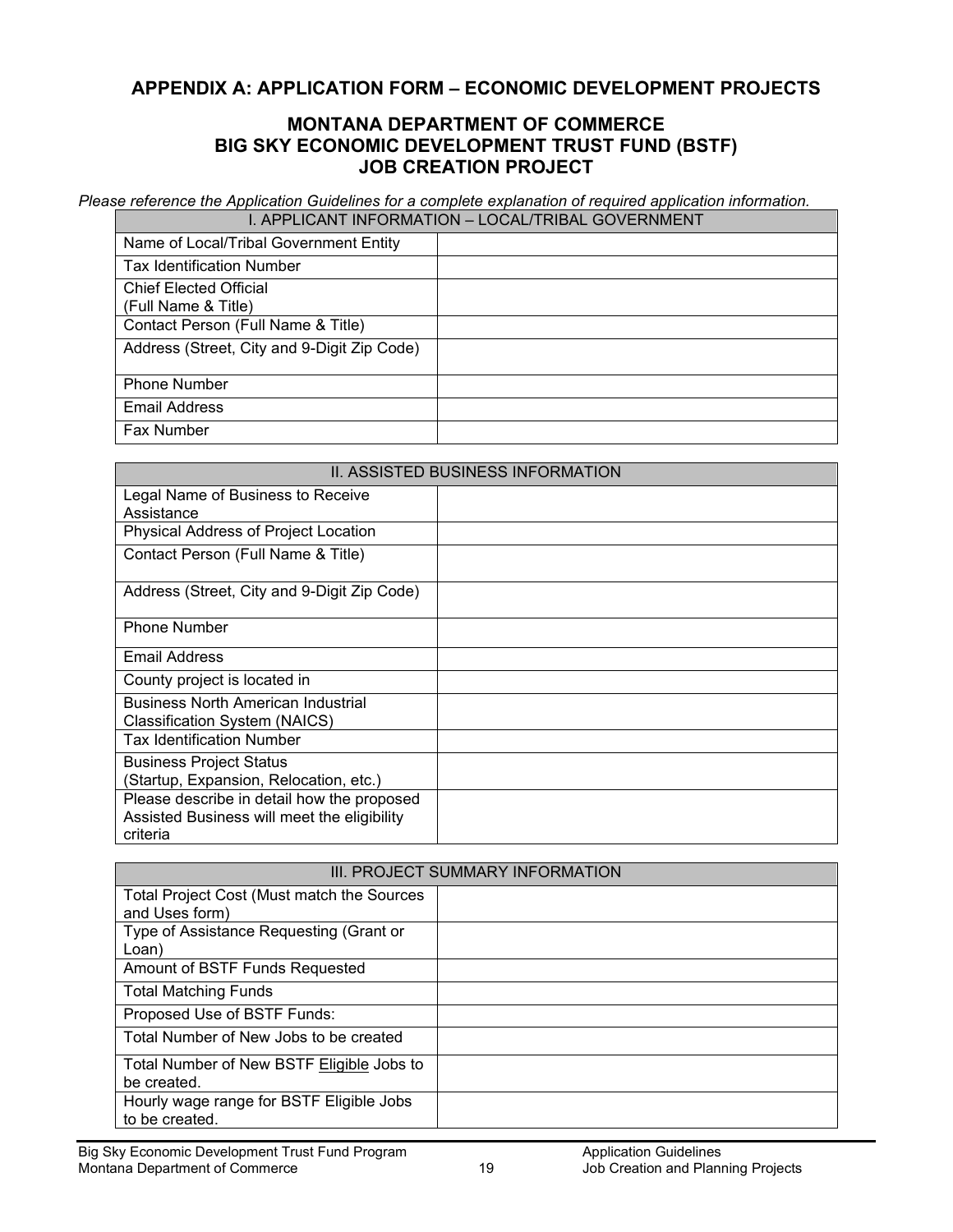#### IV. PARTNER ORGANIZATION (IF APPLICABLE)

*Economic development organizations may be involved in implementing and administering a project if the eligible applicant agrees to such an arrangement. If a partner organization will be involved in the project, please provide the information in this section.* 

| Contact Person (Full Name & Title)                                                                     |                                                                                                       |
|--------------------------------------------------------------------------------------------------------|-------------------------------------------------------------------------------------------------------|
|                                                                                                        |                                                                                                       |
| Organization                                                                                           |                                                                                                       |
| Address (Street, City and 9-Digit Zip Code)                                                            |                                                                                                       |
| <b>Phone Number</b>                                                                                    |                                                                                                       |
| <b>Email Address</b>                                                                                   |                                                                                                       |
| What are the partner organizations<br>responsibilities relative to completing the<br>proposed project? |                                                                                                       |
|                                                                                                        | V. PROJECT INFORMATION                                                                                |
| Please describe, in detail, the proposed project:                                                      |                                                                                                       |
|                                                                                                        |                                                                                                       |
| Please describe the Assisted Business:                                                                 |                                                                                                       |
|                                                                                                        |                                                                                                       |
| reduction, etc.):                                                                                      | Please explain what the BSTF financial assistance would be used (ex: equipment purchase, lease rate   |
|                                                                                                        |                                                                                                       |
| project/staff plan.                                                                                    | Please identify the entities involved in completing the proposed project, including management of the |
|                                                                                                        |                                                                                                       |
|                                                                                                        | Please provide any relevant historical information on this project or the region it would support:    |
|                                                                                                        |                                                                                                       |
| <b>Business's Current Full-Time Employment</b><br>Level in Montana                                     |                                                                                                       |
| <b>Business's Current Full-Time Employment</b><br>Level at the Project Site                            |                                                                                                       |
| the wage requirement)                                                                                  | Employee Benefits: See Appendix B (if ERISA eligible benefits are included in the calculation to meet |

#### VI. PROJECT ECONOMIC IMPACT STATEMENT

*Please provide a summary of the impacts (both positive and negative) the project would have on the state, regional and community economy as well as any services or functions that the business provides to the community, region or state. Also identify if the business associated with the project is competing with any local or regional existing businesses.*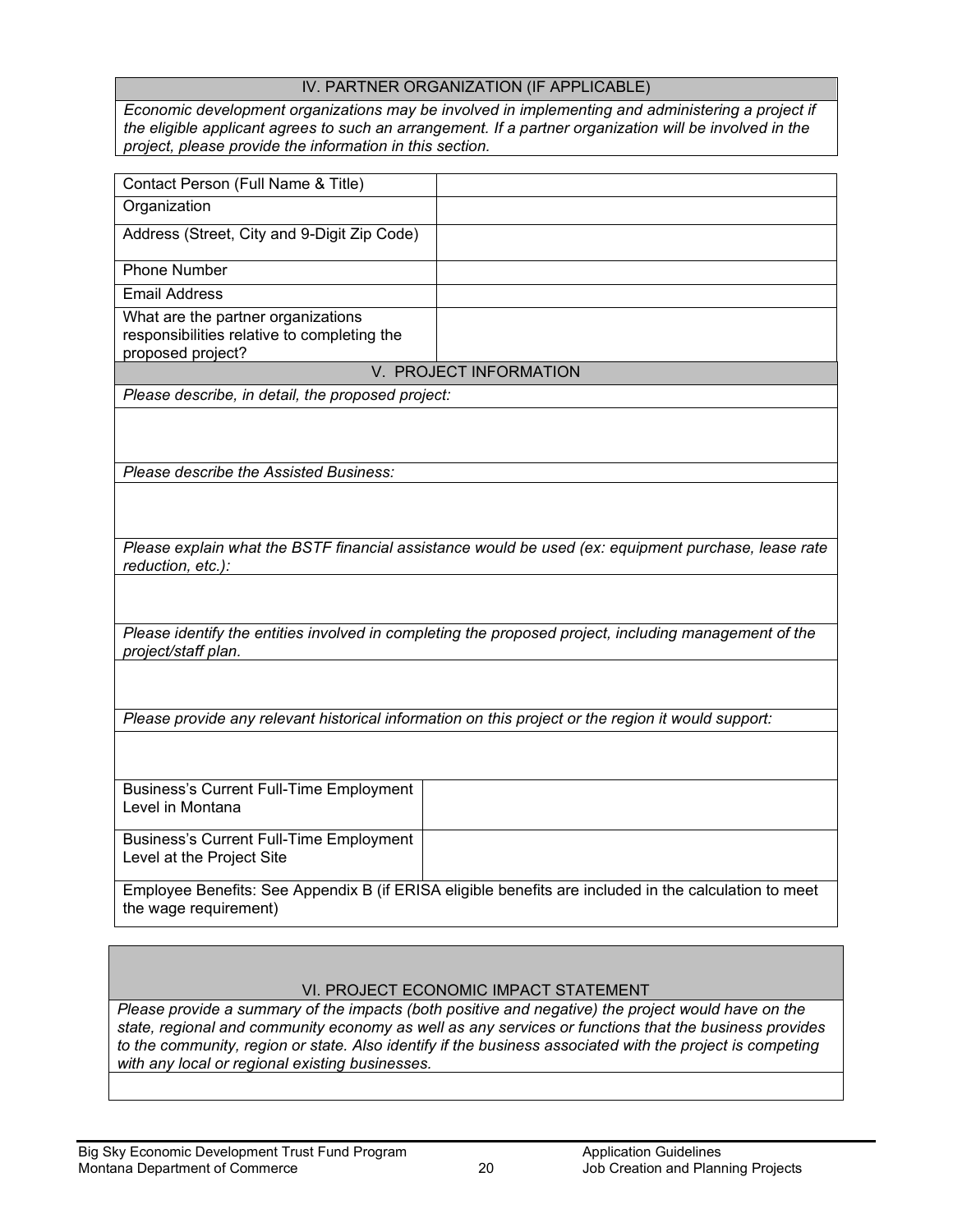| VII. PROJECT SOURCES & USES OF FUNDS       |                        |                  |         |         |                                               |  |  |
|--------------------------------------------|------------------------|------------------|---------|---------|-----------------------------------------------|--|--|
|                                            | SOURCE:<br><b>BSTF</b> | SOURCE:<br>Match | SOURCE: | SOURCE: | <b>TOTAL</b><br><b>PROJECT</b><br><b>COST</b> |  |  |
| Administration (up to<br>8%, max \$30,000) |                        |                  |         |         |                                               |  |  |
| <b>ACTIVITY BUDGET</b>                     |                        |                  |         |         |                                               |  |  |
| Machinery/Equipment<br>Purchase            |                        |                  |         |         |                                               |  |  |
| Land Purchase                              |                        |                  |         |         |                                               |  |  |
| Lease rate Reduction                       |                        |                  |         |         |                                               |  |  |
| <b>Employee Training</b>                   |                        |                  |         |         |                                               |  |  |
| Wages                                      |                        |                  |         |         |                                               |  |  |
| <b>Construction Materials</b>              |                        |                  |         |         |                                               |  |  |
| Other:                                     |                        |                  |         |         |                                               |  |  |
|                                            |                        |                  |         |         |                                               |  |  |
| <b>TOTAL PROJECT</b>                       | S                      | S                |         |         | \$                                            |  |  |

#### BUDGET NARRATIVE

*Provide a total project cost breakdown*

*Provide a narrative including the source, use, and status (For example, on-hand, awarded, committed, applied for, etc.) for all funds to be utilized in satisfying the program matching funds requirement.*

*Provide a description with documentation that details how all project costs are verified, specifying how and by whom they are determined (i.e. who prepared the cost estimates, equipment lists, etc.) and describe that the cost estimates are reasonable and complete.*

**\*Provide written commitments for proposed match. The commitment may be from the applicant or assisted business.**

**\*The Department will withhold ten percent (10%) of the total authorized award amount for administration, until all tasks outlined in the contract have been completed and approved by the Department.**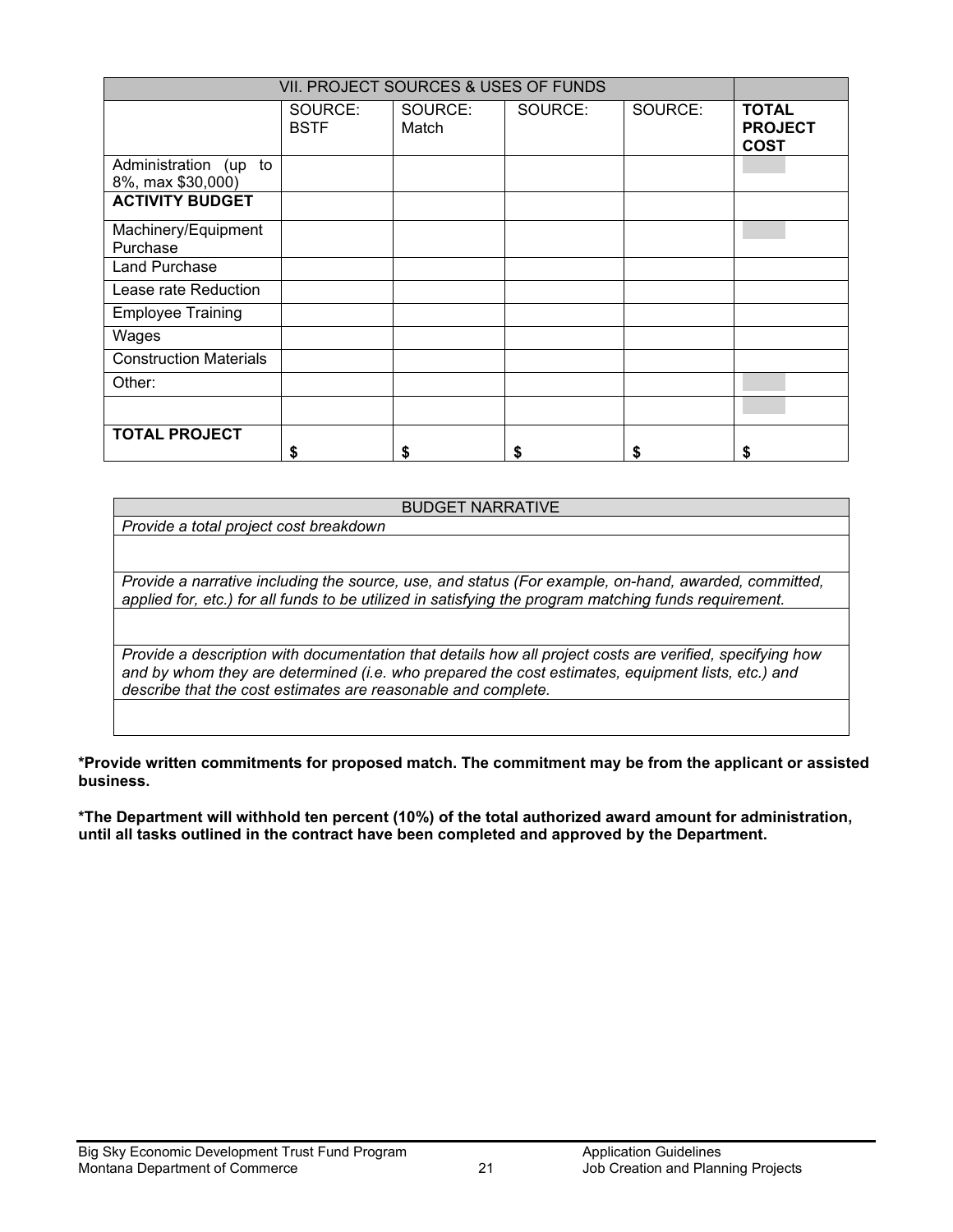| VIII. CERTIFICATION BY LOCAL GOVERNMENT AND BUSINESS |  |
|------------------------------------------------------|--|
|------------------------------------------------------|--|

As the responsible authorized agents of *Local or Tribal Government Applicant:* , and *Applicant Business: ,* we hereby submit this Big Sky Economic Development Trust Fund Application.

The information presented in this application is, to the best of our knowledge, true, complete and accurately represents the proposed project. We understand that additional information and documentation may be required. In addition, we understand that the local or tribal government applicant and the assisted business receiving BSTF financial assistance are liable for the full amount of the award that is advanced by the Department if the assisted business: misrepresents itself or its claims, fails to create or maintain the number of net new eligible jobs as specified in the executed contract and assistance agreement, fails to inject the required amount of match into the project as specified in the executed contract and assistance agreement, or ceases operations at the Project Site.

#### **The Applicant designates (***Name and Phone number***) as the authorized contact for any additional Department requests for the release of additional information regarding this application for BSTF funds.**

*Local or Tribal Government Applicant:* will accept responsibility for management of the project and compliance with Big Sky Economic Development Trust Fund regulations.

*Applicant Business:* will accept responsibility for compliance with applicable Big Sky Economic Development Trust Fund regulations as specified in this application.

|                                                                                                                                                                                                                                                                                                                                                                                                                                                                                                                                                                                                                                                                                                             | <b>Local or Tribal Government</b>                                                                                                                                |
|-------------------------------------------------------------------------------------------------------------------------------------------------------------------------------------------------------------------------------------------------------------------------------------------------------------------------------------------------------------------------------------------------------------------------------------------------------------------------------------------------------------------------------------------------------------------------------------------------------------------------------------------------------------------------------------------------------------|------------------------------------------------------------------------------------------------------------------------------------------------------------------|
| <b>Chief Elected Official</b>                                                                                                                                                                                                                                                                                                                                                                                                                                                                                                                                                                                                                                                                               |                                                                                                                                                                  |
|                                                                                                                                                                                                                                                                                                                                                                                                                                                                                                                                                                                                                                                                                                             |                                                                                                                                                                  |
| As the responsible authorized agents of the Assisted Business:<br>Development Trust Fund Application.                                                                                                                                                                                                                                                                                                                                                                                                                                                                                                                                                                                                       | , we hereby submit this Big Sky Economic                                                                                                                         |
| The information presented in this application is, to the best of our knowledge, true, complete and accurately<br>represents the proposed project. We understand that additional information and documentation may be required. In<br>addition, we understand that the local or tribal government applicant and the assisted business receiving BSTF<br>financial assistance are liable for the full amount of the award that is advanced by the Department if the assisted<br>in the executed contract and assistance agreement, fails to inject the required amount of match into the project as<br>specified in the executed contract and assistance agreement, or ceases operations at the Project Site. | business: misrepresents itself or its claims, fails to create or maintain the number of net new eligible jobs as specified                                       |
| may share financial and tax information related to this application.                                                                                                                                                                                                                                                                                                                                                                                                                                                                                                                                                                                                                                        |                                                                                                                                                                  |
|                                                                                                                                                                                                                                                                                                                                                                                                                                                                                                                                                                                                                                                                                                             | <b>Assisted Business</b>                                                                                                                                         |
| Authorized Representative                                                                                                                                                                                                                                                                                                                                                                                                                                                                                                                                                                                                                                                                                   |                                                                                                                                                                  |
|                                                                                                                                                                                                                                                                                                                                                                                                                                                                                                                                                                                                                                                                                                             |                                                                                                                                                                  |
|                                                                                                                                                                                                                                                                                                                                                                                                                                                                                                                                                                                                                                                                                                             | <u> 1989 - Johann Barn, amerikansk politiker (</u><br>The assisted business agrees that the Montana Department of Commerce and the Montana Department of Revenue |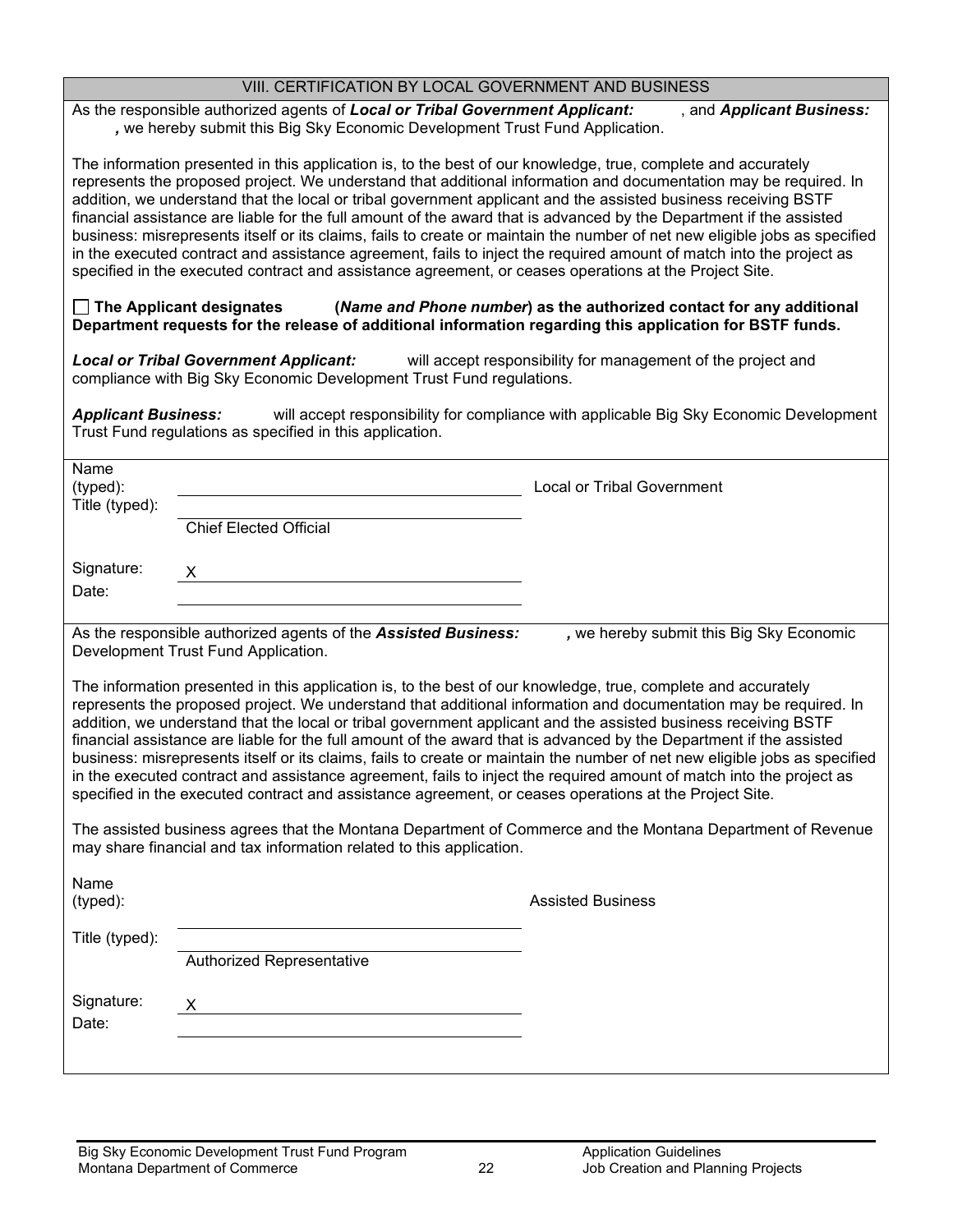# **APPENDIX B**

## Big Sky Economic Development Trust Fund Program Benefit Calculation Form

Assisted Business:

| <b>BENEFIT</b>  | <b>DESCRBE BENEFIT</b>                                                                                          | Luunuvu<br>Value (per<br>hour) |
|-----------------|-----------------------------------------------------------------------------------------------------------------|--------------------------------|
| <b>Example:</b> | <b>Example:</b>                                                                                                 | <b>Example:</b>                |
| Holiday         | Employees receive 3 paid holidays per year. Base wage is \$18/hr                                                | \$0.21                         |
| <b>Medical</b>  | We pay 70% of the premium cost for the employee, employee's spouse &<br>children. (Average cost of \$500/month) | \$2.88                         |
|                 |                                                                                                                 |                                |
|                 |                                                                                                                 |                                |
|                 |                                                                                                                 |                                |
|                 |                                                                                                                 |                                |
|                 |                                                                                                                 |                                |
|                 |                                                                                                                 |                                |
|                 |                                                                                                                 |                                |

#### **Printed Name and Title of Authorized Signor:\_ \_\_\_\_\_\_\_\_\_\_\_\_\_\_\_\_\_\_\_\_\_\_\_\_\_\_\_**

Below is an example on how to make the conversion

#### **Example:**

Benefit: Holiday (3 days)

- 1. Need to determine the yearly benefit (3 days x 8 hours = 24 hours)
- 2. Need to figure the individual employee's yearly benefit

Take the yearly benefit times the employee's hourly rate of pay

24 hours x Employee A rate of pay of \$18/hour = \$432 yearly benefit

3. Need to convert the yearly benefit to an hourly rate.

Take the yearly benefit and divide by 2,080 which is the number of hours that a

Therefore, the hourly rate for the holiday benefit for employee A would be \$0.21/hour

**REMINDER: Employers must certify that benefits provided meet the requirements of the Employee Retirement Income Security Act of 1974, 29 U.S.C. 1001, et seq., if benefits are to be considered as part of total compensation for BSTF eligible jobs.**

Benefits must be taken by the employee in order to be an eligible benefit and counted as part of the wages.

**Estimated**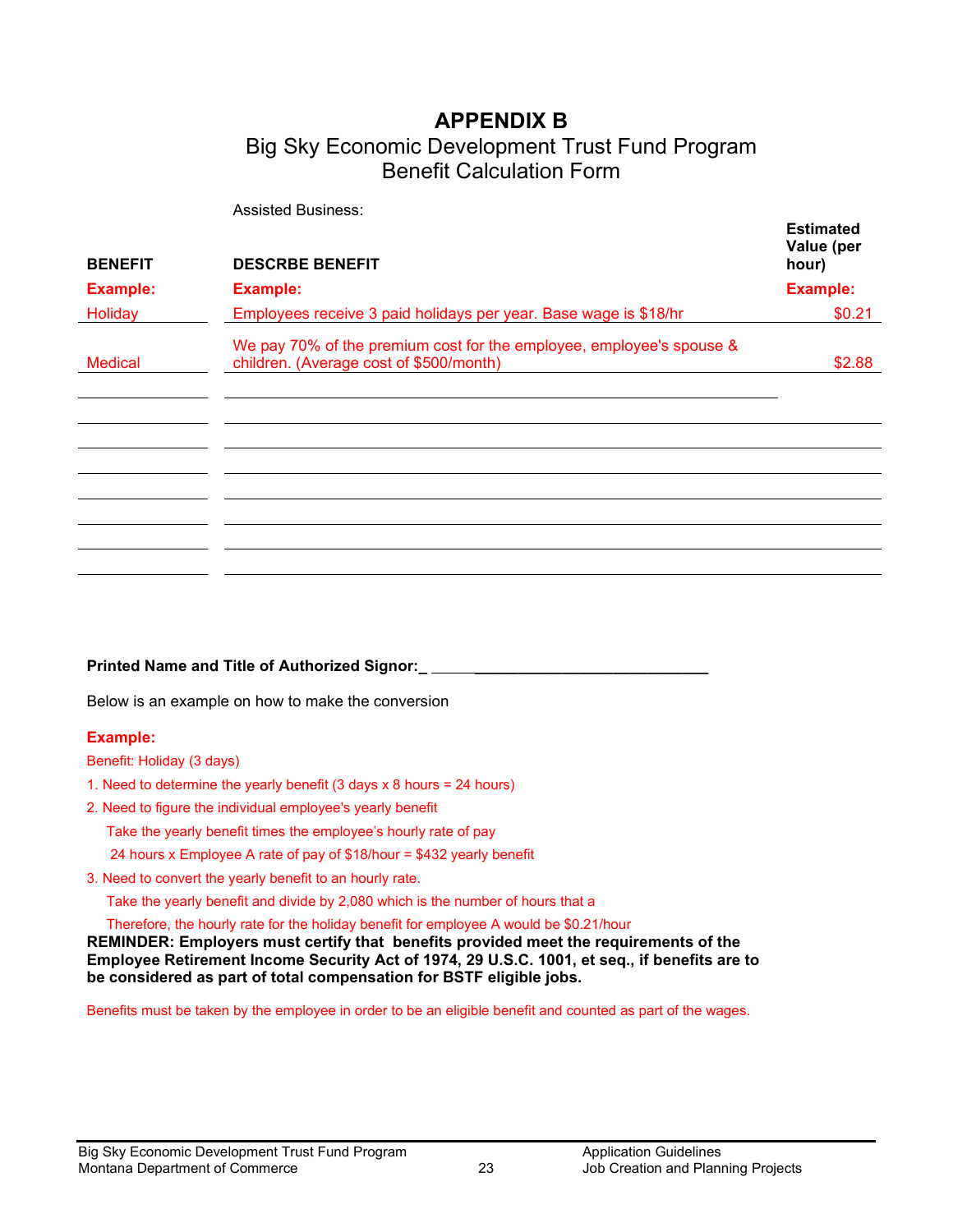| APPENDIX C: HIRING PLAN SPREADSHEET<br>Highlight the jobs that you have determined to be BSTF eligible.<br>Job Projections for Year<br>(Enter "0" if no jobs to be created in a month)<br>(Complete additional sheet for second year of contract)<br>(If positions created have multiple pay levels, enter those jobs separately) |                                                         |                                                  |                                                                                    |                                                                             |                                                                      |                                                                             |                                                                             |                                                                                           |                                                                             |                                                                      |                                                                                        |                                                                             |                                                                      |                                                                      |                                           |                                                                    |                                                    |
|-----------------------------------------------------------------------------------------------------------------------------------------------------------------------------------------------------------------------------------------------------------------------------------------------------------------------------------|---------------------------------------------------------|--------------------------------------------------|------------------------------------------------------------------------------------|-----------------------------------------------------------------------------|----------------------------------------------------------------------|-----------------------------------------------------------------------------|-----------------------------------------------------------------------------|-------------------------------------------------------------------------------------------|-----------------------------------------------------------------------------|----------------------------------------------------------------------|----------------------------------------------------------------------------------------|-----------------------------------------------------------------------------|----------------------------------------------------------------------|----------------------------------------------------------------------|-------------------------------------------|--------------------------------------------------------------------|----------------------------------------------------|
| <b>Job Title</b>                                                                                                                                                                                                                                                                                                                  | <b>Number</b><br>of New<br>Jobs for<br>each<br>position | <b>Full Time</b><br>$(35+$<br>hours per<br>week) | <b>Proposed</b><br>Employee<br><b>Hire Date</b><br><b>To New</b><br>Job<br>(MM/YY) | Proposed<br>Employee<br><b>Hire Date</b><br><b>To New</b><br>Job<br>(MM/YY) | Proposed<br>Employee<br><b>Hire Date</b><br>To New<br>Job<br>(MM/YY) | Proposed<br>Employee<br><b>Hire Date</b><br><b>To New</b><br>Job<br>(MM/YY) | Proposed<br>Employee<br><b>Hire Date</b><br><b>To New</b><br>Job<br>(MM/YY) | <b>Proposed</b><br><b>Employee</b><br><b>Hire Date</b><br><b>To New</b><br>Job<br>(MM/YY) | Proposed<br>Employee<br><b>Hire Date</b><br><b>To New</b><br>Job<br>(MM/YY) | Proposed<br>Employee<br><b>Hire Date</b><br>To New<br>Job<br>(MM/YY) | Proposed<br>Employee<br><b>Hire Date</b><br>To New<br>$\sqrt{\frac{1}{10}}$<br>(MM/YY) | <b>Proposed</b><br>Employee<br><b>Hire Date</b><br>To New<br>Job<br>(MM/YY) | Proposed<br>Employee<br><b>Hire Date</b><br>To New<br>Job<br>(MM/YY) | Proposed<br>Employee<br><b>Hire Date</b><br>To New<br>Job<br>(MM/YY) | Projected<br><b>Hourly</b><br><b>Wage</b> | <b>Dollar</b><br>Value of<br><b>ERISA</b><br>benefits <sup>*</sup> | <b>Total</b><br>Projected<br><b>Hourly</b><br>Wage |
|                                                                                                                                                                                                                                                                                                                                   |                                                         |                                                  |                                                                                    |                                                                             |                                                                      |                                                                             |                                                                             |                                                                                           |                                                                             |                                                                      |                                                                                        |                                                                             |                                                                      |                                                                      |                                           |                                                                    |                                                    |
|                                                                                                                                                                                                                                                                                                                                   |                                                         |                                                  |                                                                                    |                                                                             |                                                                      |                                                                             |                                                                             |                                                                                           |                                                                             |                                                                      |                                                                                        |                                                                             |                                                                      |                                                                      |                                           |                                                                    |                                                    |
|                                                                                                                                                                                                                                                                                                                                   |                                                         |                                                  |                                                                                    |                                                                             |                                                                      |                                                                             |                                                                             |                                                                                           |                                                                             |                                                                      |                                                                                        |                                                                             |                                                                      |                                                                      |                                           |                                                                    |                                                    |
|                                                                                                                                                                                                                                                                                                                                   |                                                         |                                                  |                                                                                    |                                                                             |                                                                      |                                                                             |                                                                             |                                                                                           |                                                                             |                                                                      |                                                                                        |                                                                             |                                                                      |                                                                      |                                           |                                                                    |                                                    |
|                                                                                                                                                                                                                                                                                                                                   |                                                         |                                                  |                                                                                    |                                                                             |                                                                      |                                                                             |                                                                             |                                                                                           |                                                                             |                                                                      |                                                                                        |                                                                             |                                                                      |                                                                      |                                           |                                                                    |                                                    |
|                                                                                                                                                                                                                                                                                                                                   |                                                         |                                                  |                                                                                    |                                                                             |                                                                      |                                                                             |                                                                             |                                                                                           |                                                                             |                                                                      |                                                                                        |                                                                             |                                                                      |                                                                      |                                           |                                                                    |                                                    |
|                                                                                                                                                                                                                                                                                                                                   |                                                         |                                                  |                                                                                    |                                                                             |                                                                      |                                                                             |                                                                             |                                                                                           |                                                                             |                                                                      |                                                                                        |                                                                             |                                                                      |                                                                      |                                           |                                                                    |                                                    |
|                                                                                                                                                                                                                                                                                                                                   |                                                         |                                                  |                                                                                    |                                                                             |                                                                      |                                                                             |                                                                             |                                                                                           |                                                                             |                                                                      |                                                                                        |                                                                             |                                                                      |                                                                      |                                           |                                                                    |                                                    |
|                                                                                                                                                                                                                                                                                                                                   |                                                         |                                                  |                                                                                    |                                                                             |                                                                      |                                                                             |                                                                             |                                                                                           |                                                                             |                                                                      |                                                                                        |                                                                             |                                                                      |                                                                      |                                           |                                                                    |                                                    |
|                                                                                                                                                                                                                                                                                                                                   |                                                         |                                                  |                                                                                    |                                                                             |                                                                      |                                                                             |                                                                             |                                                                                           |                                                                             |                                                                      |                                                                                        |                                                                             |                                                                      |                                                                      |                                           |                                                                    |                                                    |
|                                                                                                                                                                                                                                                                                                                                   |                                                         |                                                  |                                                                                    |                                                                             |                                                                      |                                                                             |                                                                             |                                                                                           |                                                                             |                                                                      |                                                                                        |                                                                             |                                                                      |                                                                      |                                           |                                                                    |                                                    |
|                                                                                                                                                                                                                                                                                                                                   |                                                         |                                                  |                                                                                    |                                                                             |                                                                      |                                                                             |                                                                             |                                                                                           |                                                                             |                                                                      |                                                                                        |                                                                             |                                                                      |                                                                      |                                           |                                                                    |                                                    |
|                                                                                                                                                                                                                                                                                                                                   |                                                         |                                                  |                                                                                    |                                                                             |                                                                      |                                                                             |                                                                             |                                                                                           |                                                                             |                                                                      |                                                                                        |                                                                             |                                                                      |                                                                      |                                           |                                                                    |                                                    |
|                                                                                                                                                                                                                                                                                                                                   |                                                         |                                                  |                                                                                    |                                                                             |                                                                      |                                                                             |                                                                             |                                                                                           |                                                                             |                                                                      |                                                                                        |                                                                             |                                                                      |                                                                      |                                           |                                                                    |                                                    |
|                                                                                                                                                                                                                                                                                                                                   |                                                         |                                                  |                                                                                    |                                                                             |                                                                      |                                                                             |                                                                             |                                                                                           |                                                                             |                                                                      |                                                                                        |                                                                             |                                                                      |                                                                      |                                           |                                                                    |                                                    |
| <b>TOTALS</b>                                                                                                                                                                                                                                                                                                                     |                                                         |                                                  |                                                                                    |                                                                             |                                                                      |                                                                             |                                                                             |                                                                                           |                                                                             |                                                                      |                                                                                        |                                                                             |                                                                      |                                                                      |                                           |                                                                    |                                                    |

\*If benefits are to be included in the calculation to meet the BSTF required wage rate.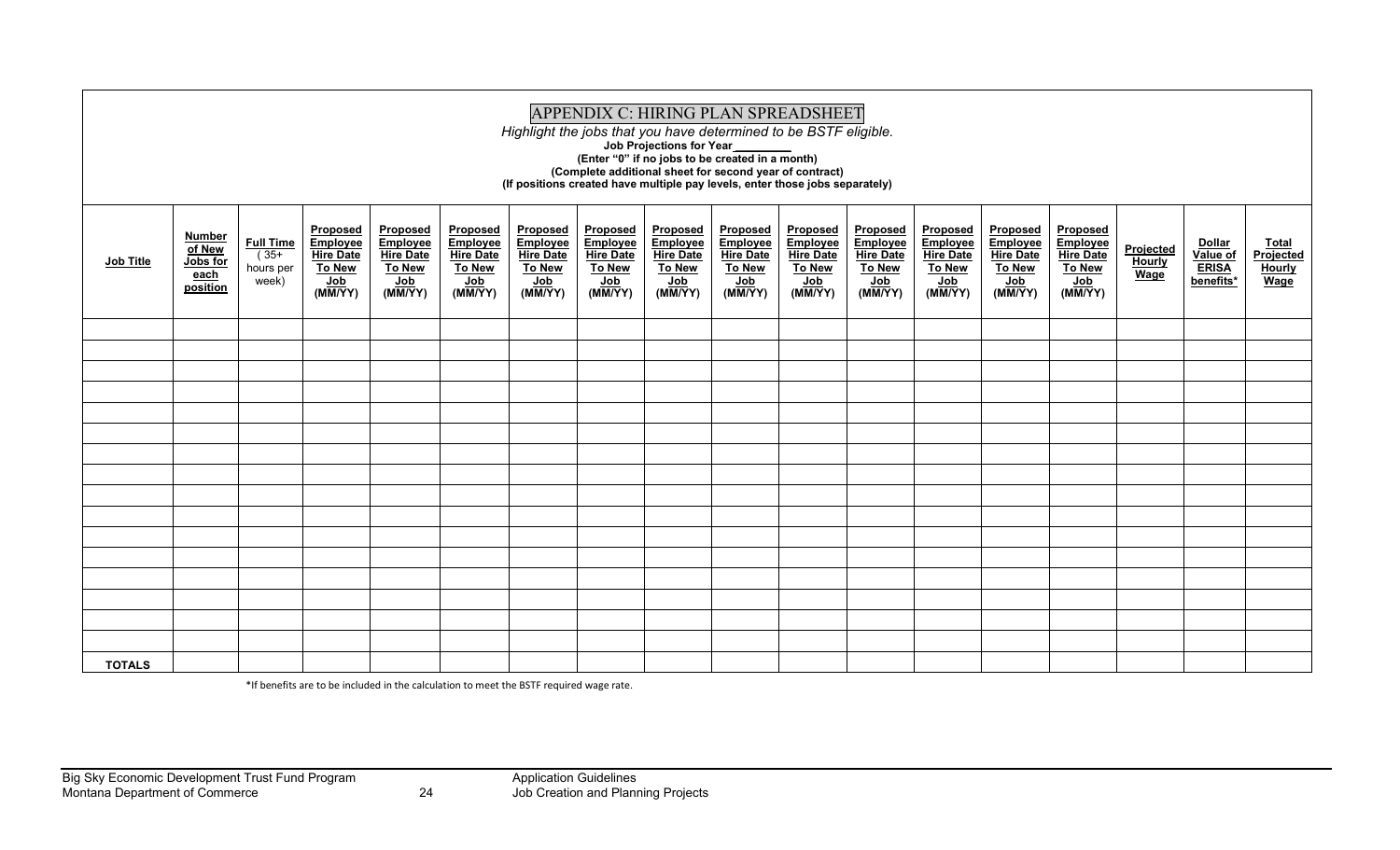#### <span id="page-24-0"></span>**APPENDIX D: APPLICATION CHECKLIST FOR PAPER APPLICATIONS**

*Please include the following information with your application.*

Application Requirement: Page Number/Tab

1. Application (Appendix A)

Have you included?

- I. Applicant Information
- II. Assisted Business Information
- III. Project Summary
	- a. The nature of the proposed activity,
	- b. The nature of the assisted business, and
	- c. Description of activity/activities for which BSTF funds will be used.
- IV. Partner Information (if applicable)
- V. Project Information "a" through "f"
- VI. Project Economic Impact Statement (both negative and positive)<br>VII. Project Sources and Uses of Funds form with a narrative includin
- Project Sources and Uses of Funds form with a narrative including the source, use and status of all funds to be utilized, professional services quotes, match commitment letters, business match commitment letter, etc.
- VIII. Signed Certification
- 2. BSTF Benefits Certification (Appendix B- if applicable)
- 3. Business Plan
- 4. Financial Statements
- 5. Projections
- 6. Hiring Plan
	- Have you included?
		- I. Appendix C
		- II. Business Commitment Letter on hiring and match
- 7. Training Plan (if applicable)
- 8. Supporting Documentation:

(*Attach all additional Supporting Documentation) This could include letters of support from organizations, businesses or communities as well as any other documents you feel is beneficial.*

(Description) (Description) (Description)

- 9. Certification Signed by all parties
- 10. Local or Tribal Government Resolution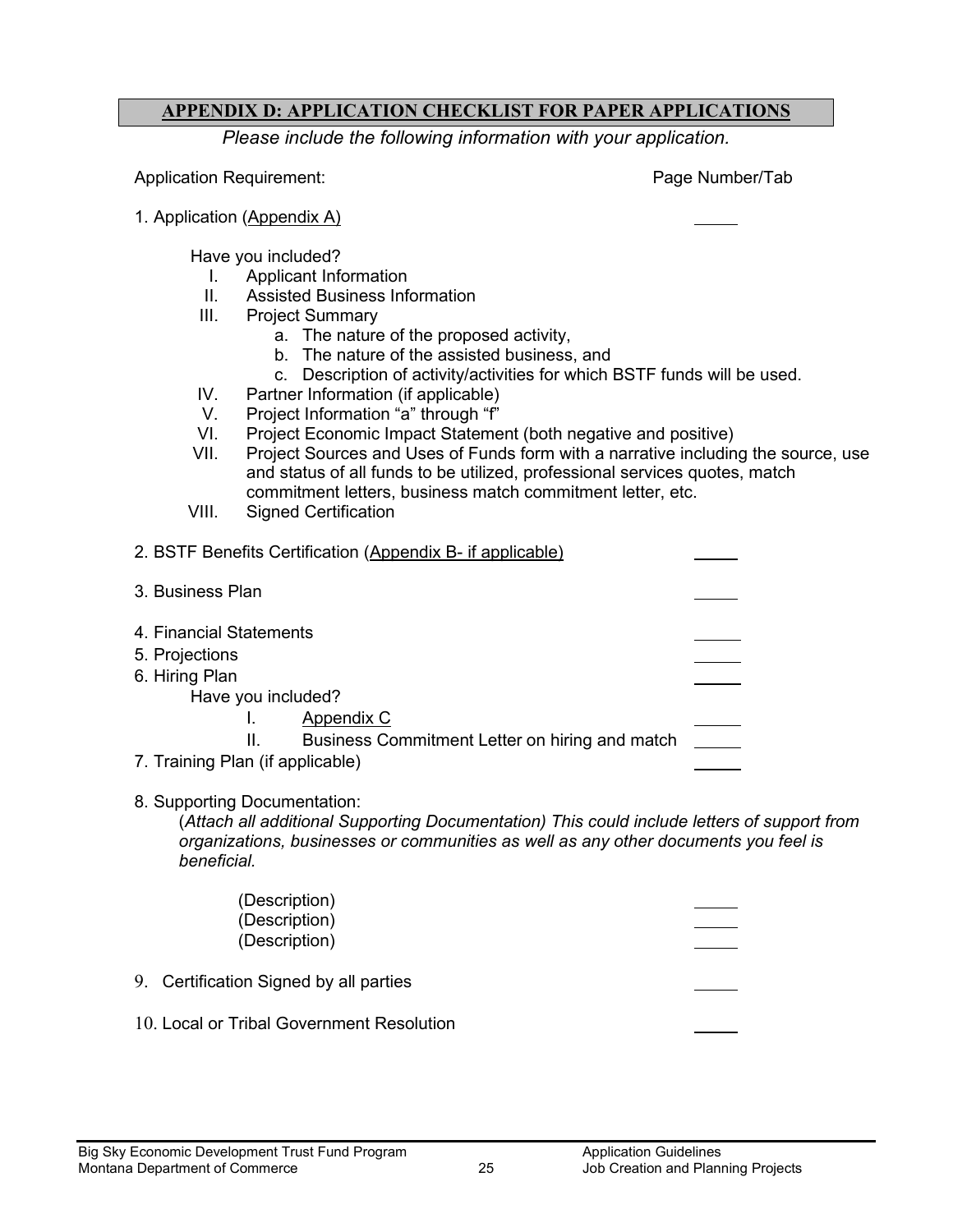#### <span id="page-25-0"></span>**APPENDIX E: CONFIDENTIALITY AND NON-DISCLOSURE AGREEMENT**

#### **MONTANA DEPARTMENT OF COMMERCE CONFIDENTIALITY AND NON-DISCLOSURE AGREEMENT**

THIS CONFIDENTIALITY AND NON-DISCLOSURE AGREEMENT ("Agreement") is made as of the (day) day of (month), (year), by and between (Name of Company) ("Company") and its affiliates and the Montana Department of Commerce ("MDOC") and its affiliates.

WHEREAS, MDOC has requested and/or may request verbal and written information from Company and its affiliates regarding Company and certain of its affiliates and Project, including without limitation the proposed (Project Description) to be located in (City, Town, or County), Montana, incident to discussions concerning one or more possible contracts for the benefit of Company. MDOC will accept a copy of the documents identified in the attached affidavit submitted by Company.

NOW, THEREFORE, in consideration of the premises and the disclosure of such information, each Party hereby, intending to be legally bound, agrees to the following provisions:

1. Company understands and agrees that, pursuant to the Montana Supreme Court's decision in *Great Falls Tribune v. Public Service Commission*, 319 Mont. 38, 82 P.3d 876 (2003), all documents filed with MDOC by Company are presumptively available for access by the public under the "right to know" provision of Article 2, Section 9 of the Montana Constitution. Under the decision, however, the presumption that all documents filed by Company with MDOC are public may be overcome by the proper showing, consistent with the court's decision.

2. If Company submits documents or information to MDOC that it considers confidential and wishes the documents or information to be withheld from public disclosure, it will identify and label which part of the documents or information it considers confidential at the time the documents or information are submitted. Company will identify the confidential items through an affidavit that clearly states the facts upon which it believes the documents or information should be withheld from public disclosure. The stated facts must be specific enough so that reviewing authorities can clearly understand the nature and basis of Company's claims to the right of confidentiality. A statement that all documents or information submitted by Company are confidential, or other conclusory statements, will be ineffective to prevent public disclosure. Company understands and agrees that this Agreement and the affidavit it submits are subject to public disclosure.

3. If individual documents or information are not identified and labeled as confidential or the affidavit is factually insufficient to support confidentiality, MDOC will deem the documents or information submitted as subject to public disclosure.

4. MDOC will take reasonable steps to protect documents or information designated as confidential and for which Company submitted an affidavit clearly stating the factual basis for the claim of confidentiality. Upon receiving a written request from a third-party to review any confidential documents or information, MDOC will notify Company of the request in writing. The written notice provided by MDOC will include a copy of the third-party request. The written notice and third-party request will be sent by mail to the following addressess: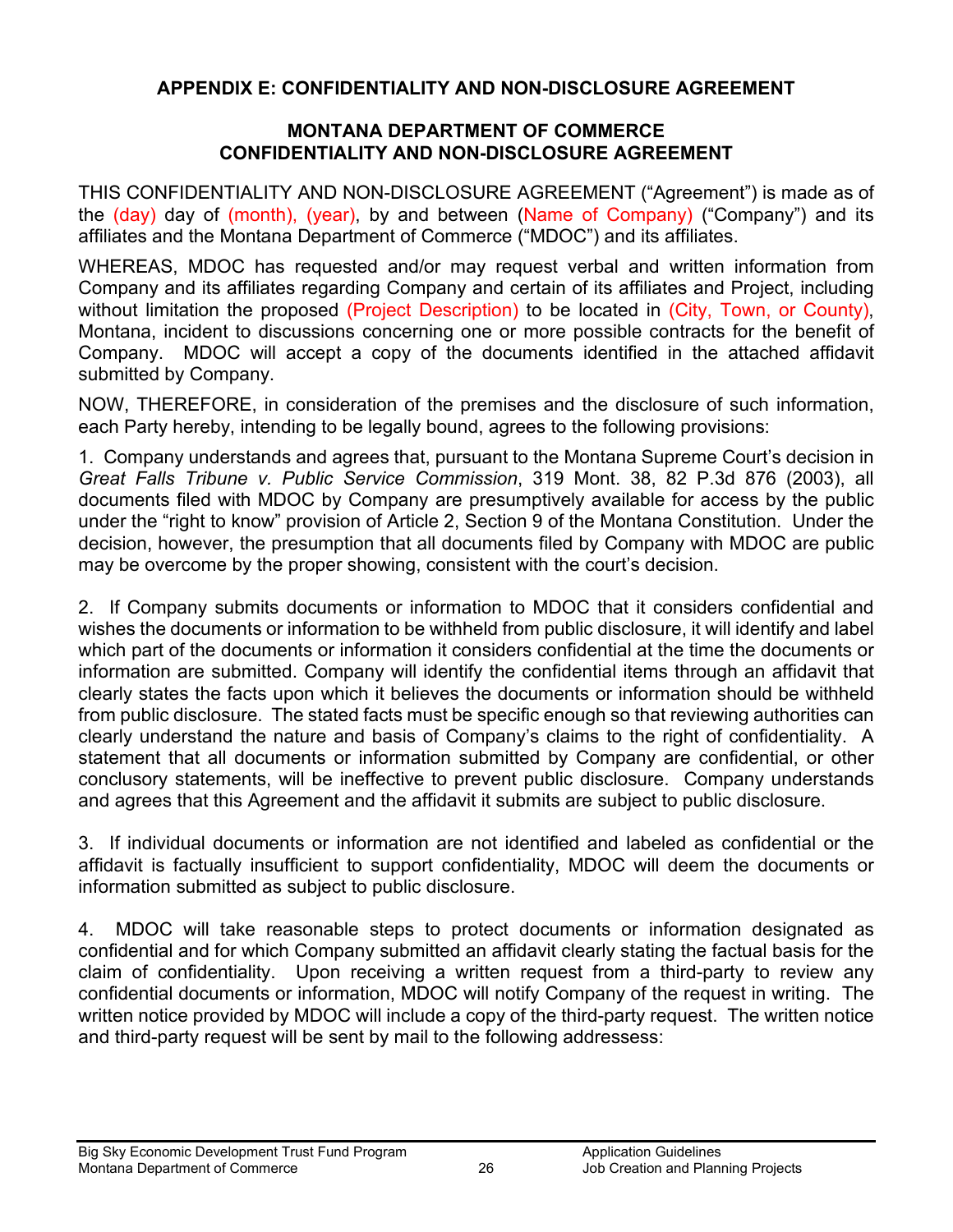| To (Name of Company):            | (Company Address)<br><b>Attention: (Name of Company Contact)</b><br>Email: (Email Address) |
|----------------------------------|--------------------------------------------------------------------------------------------|
| with a copy to:<br>(If required) | (Address)<br>Attention: (Name of Contact)<br>Email: (Email Address)                        |

5. It is the responsibility of Company upon receipt of the written notice from MDOC to take such action as is necessary to protect the documents or information from disclosure, including obtaining a court order protecting the documents or information from disclosure if necessary. If MDOC does not receive an order from a court of competent jurisdiction ordering MDOC to maintain confidentiality of the requested information or MDOC is not notified of other arrangements made between Company and the requesting party within 10 business days from the date of the written notice by MDOC to Company of the third-party request, the information will be disclosed to the requesting party, notwithstanding the affidavit. MDOC will not assert the right of confidentiality for Company in any court, whether sitting at law or in equity.

6. Company agrees that in the event MDOC discloses documents or information in accordance with the provisions of this Agreement, Company will not assert any claim, liability, demand, or cause of action against MDOC for a violation of any confidentiality interest in any documents or information that it has submitted to MDOC.

7. Company agrees it will defend, indemnify, and save harmless MDOC against and from any and all claims, liabilities, demands, causes of action, judgments, damages, and losses, including costs and attorneys' fees associated with any action for release of documents or information submitted to MDOC by Company, whether such action is brought in the name of Company or a third-party.

8. MDOC is a state agency and is subject to audit and monitoring reviews by federal and state officials. MDOC is required by federal and state regulations and laws to provide access to state and federal audit and monitoring officials in order to document compliance with applicable state and federal regulations and laws. In the event and to the extent access to information provided to MDOC by Company and otherwise subject to this Agreement is requested by federal or state auditors, Company agrees that MDOC may disclose such information to such auditors, provided that (a) such information is used only by such auditors for the purposes set forth in the previous sentence, and for no other purposes whatsoever; and (b) such information in the possession of or otherwise disclosed to such auditors shall remain subject to the provisions of this Agreement.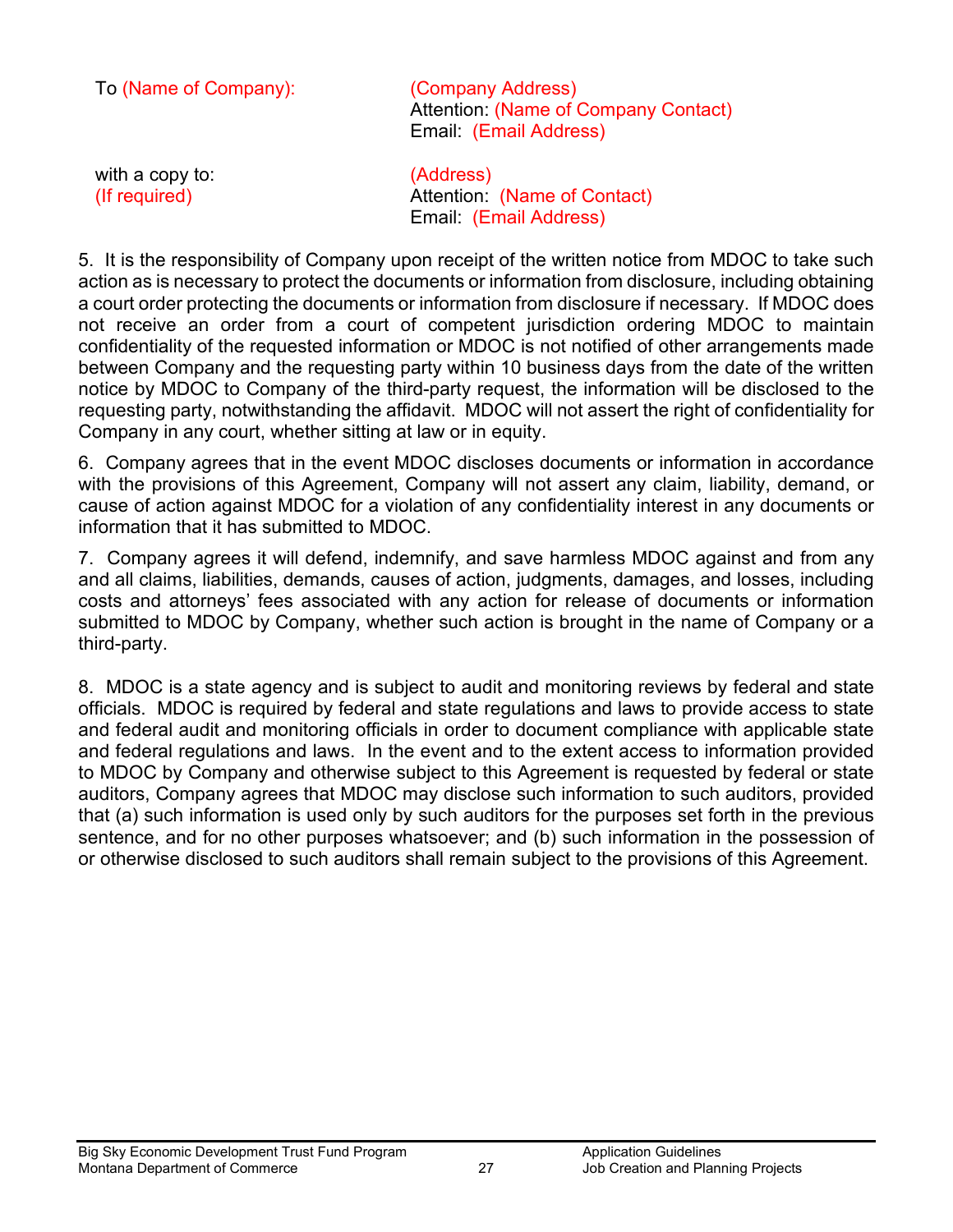IN WITNESS WHEREOF, the Parties have caused this Agreement to be executed by their respective duly authorized representatives as of the date first above written.

(Name of Company)

By:  $\frac{y}{y}$ Name: (Name)<br>Title: (Title) Title: (Title)

Montana Department of Commerce

By: \_\_\_\_\_\_\_\_\_\_\_\_\_\_\_\_\_\_\_\_\_\_\_\_\_\_\_\_\_\_\_\_ Name:  $\blacksquare$ Title: \_\_\_\_\_\_\_\_\_\_\_\_\_\_\_\_\_\_\_\_\_\_\_\_

APPROVED BY:

\_\_\_\_\_\_\_\_\_\_\_\_\_\_\_\_\_\_\_\_\_\_\_\_\_\_\_\_\_\_\_\_\_\_\_\_ Attorney for the Department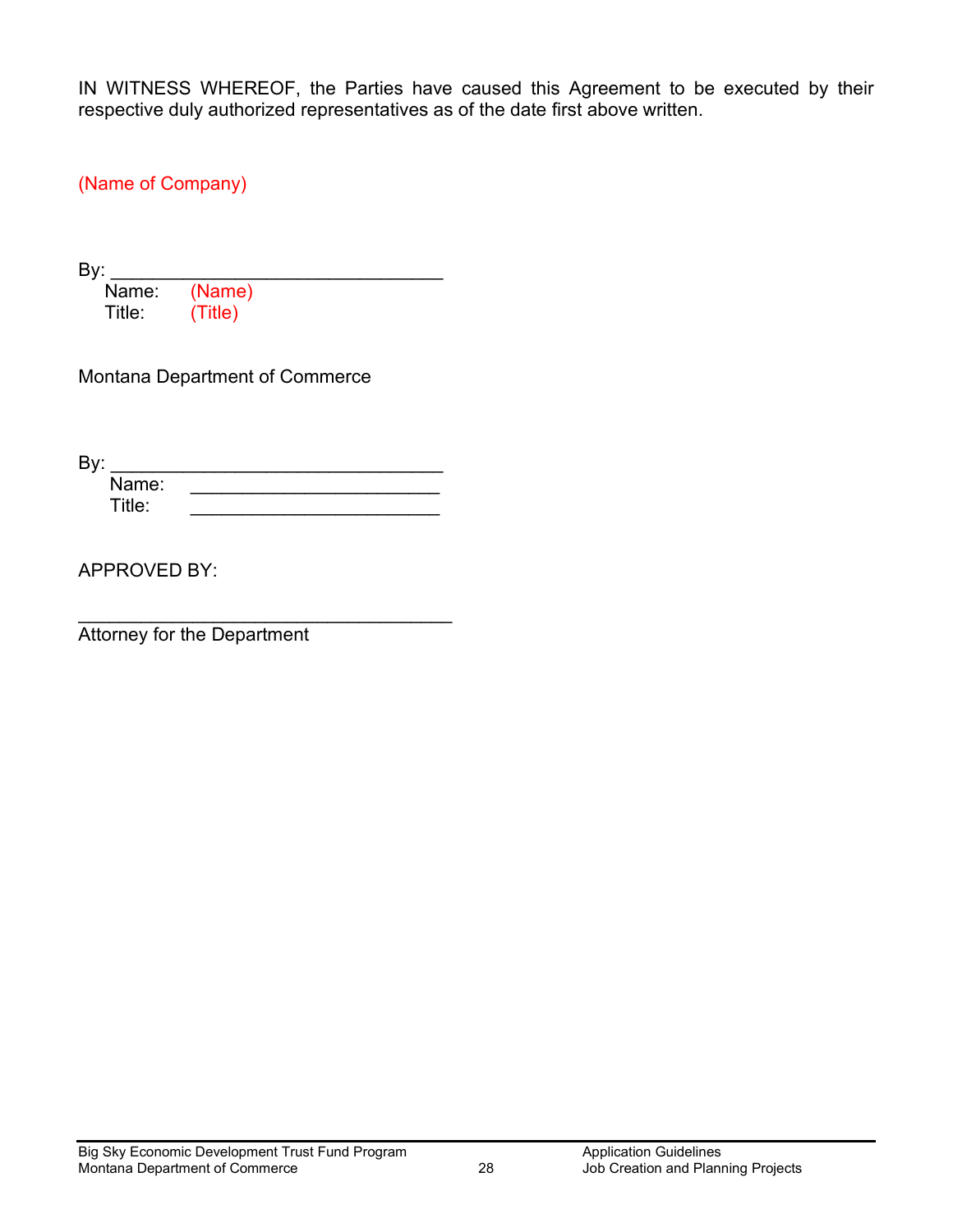#### AFFIDAVIT (EXAMPLE Company needs to edit as necessary)

State of Montana)

: ss. County of

COMES NOW, (Company Official), being first duly sworn upon his oath, deposes and states as follows:

That he/she is the (Title) of (Company) and offers the following in support of (Company's) claim of confidentiality for information submitted in support of its response to a Request for Information from the Montana Department of Commerce:

1. I am the (Title) of (Company) and offer the following in support of (Company's) claim of confidentiality for information submitted to the Montana Department of Commerce.

2. (Company) claims that the document titled is confidential and should be withheld from public disclosure as it contains information developed by (Company) concerning its business forecasts and assessments. This information is consistently maintained by (Company) as confidential business information and if disclosed could prejudice (Company's) competitive position and could result in financial losses to (Company).

3. (Company) claims that the documents titled (Financial Statements), including (List Here), are confidential and should be withheld from public disclosure as they contain information developed by (Company) concerning its financial condition, including product revenues and cost of production information and other confidential pricing information. This information is consistently maintained by (Company) as confidential business information and if disclosed could prejudice (Company's) competitive position and could result in financial losses to (Company).

\_\_\_\_\_\_\_\_\_\_\_\_\_\_\_\_\_\_\_\_\_\_\_\_\_\_\_\_\_\_\_\_\_ (Company Official)

This instrument was acknowledged before me on the \_\_\_ day of (Month), 20\_ by (Company Official).

 $\overline{\phantom{a}}$  , and the contract of the contract of the contract of the contract of the contract of the contract of the contract of the contract of the contract of the contract of the contract of the contract of the contrac Printed Name:

(Seal)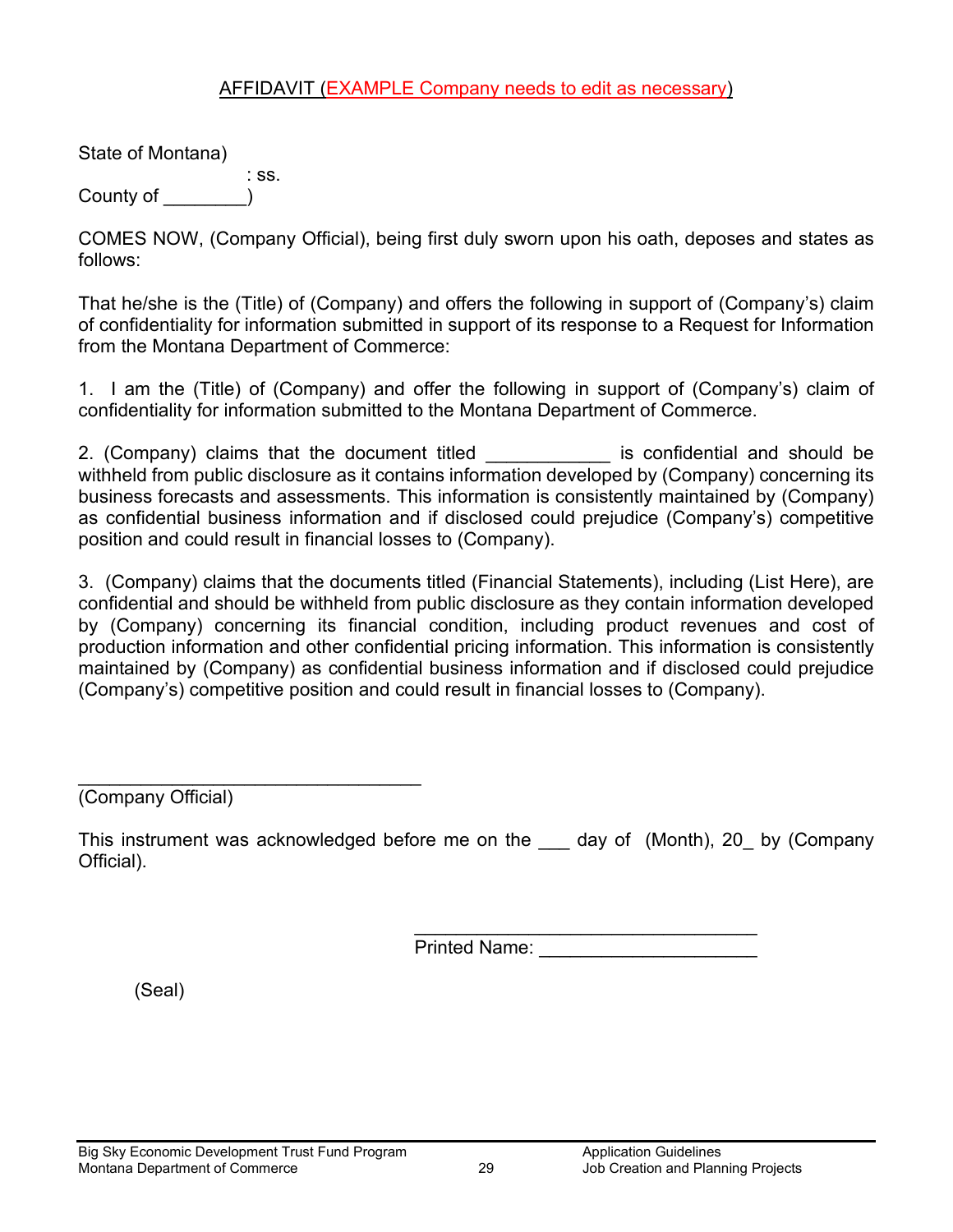#### **APPENDIX F: APPLICATION FORM – PLANNING PROJECTS MONTANA DEPARTMENT OF COMMERCE BIG SKY ECONOMIC DEVELOPMENT TRUST FUND (BSTF) PLANNING PROJECTS**

*Please reference the Application Guidelines for a complete explanation of required application information.* 

|                                                             | I. APPLICANT INFORMATION - CRDC/EDO/TRIBAL GOVERNMENT |
|-------------------------------------------------------------|-------------------------------------------------------|
| Name of Eligible Applicant                                  |                                                       |
| <b>Authorized Contract Signatory</b><br>(Full Name & Title) |                                                       |
| <b>Email Address of Contract Signatory</b>                  |                                                       |
| Daily Contact Person (Name & Title)                         |                                                       |
| Address (Street, City and 9-Digit Zip Code)                 |                                                       |
| <b>Phone Number</b>                                         |                                                       |
| <b>Email Address</b>                                        |                                                       |
| Fax Number                                                  |                                                       |

|                                                                                                                                                                                                              | <b>II. PROJECT SUMMARY INFORMATION</b> |
|--------------------------------------------------------------------------------------------------------------------------------------------------------------------------------------------------------------|----------------------------------------|
| Name of Project                                                                                                                                                                                              |                                        |
| Proposed Use of BSTF Funds:<br>Eligible Activities Listed in Section II. C of the<br><b>Application Guidelines</b>                                                                                           |                                        |
| Physical Address of the Project                                                                                                                                                                              |                                        |
| County                                                                                                                                                                                                       |                                        |
| <b>Total Project Cost</b><br>It is recommended that cost estimates be included with<br>the application to document the cost of the proposed<br>project.                                                      |                                        |
| <b>Amount of BSTF Funds Requested</b><br>The amount of BSTF Funds should not typically<br>exceed \$26,250. \$25,000 for project assistance and<br>up to \$1,250 (5%) for eligible administrative activities. |                                        |
| Type of Assistance Requested (Grant<br>or Loan)                                                                                                                                                              |                                        |
| <b>Total Cash Match</b><br>As stated in Section V. Application Review of the<br>Guidelines --matching funds are expected and will be<br>considered when reviewing the merit of the application.              |                                        |
| Name & Physical Address of Assisted<br><b>Business</b> (If Applicable)                                                                                                                                       |                                        |
| <b>Contact Person for the Assisted</b><br><b>Business</b>                                                                                                                                                    |                                        |
| Phone number of Contact Person for<br>the Assisted Business                                                                                                                                                  |                                        |
| Email address of Contact Person for the<br><b>Assisted Business</b>                                                                                                                                          |                                        |
| <b>NAICS code of Assisted Business</b><br>(If Applicable)                                                                                                                                                    |                                        |
| Total Number of New Jobs to be<br>Created (If Applicable)                                                                                                                                                    |                                        |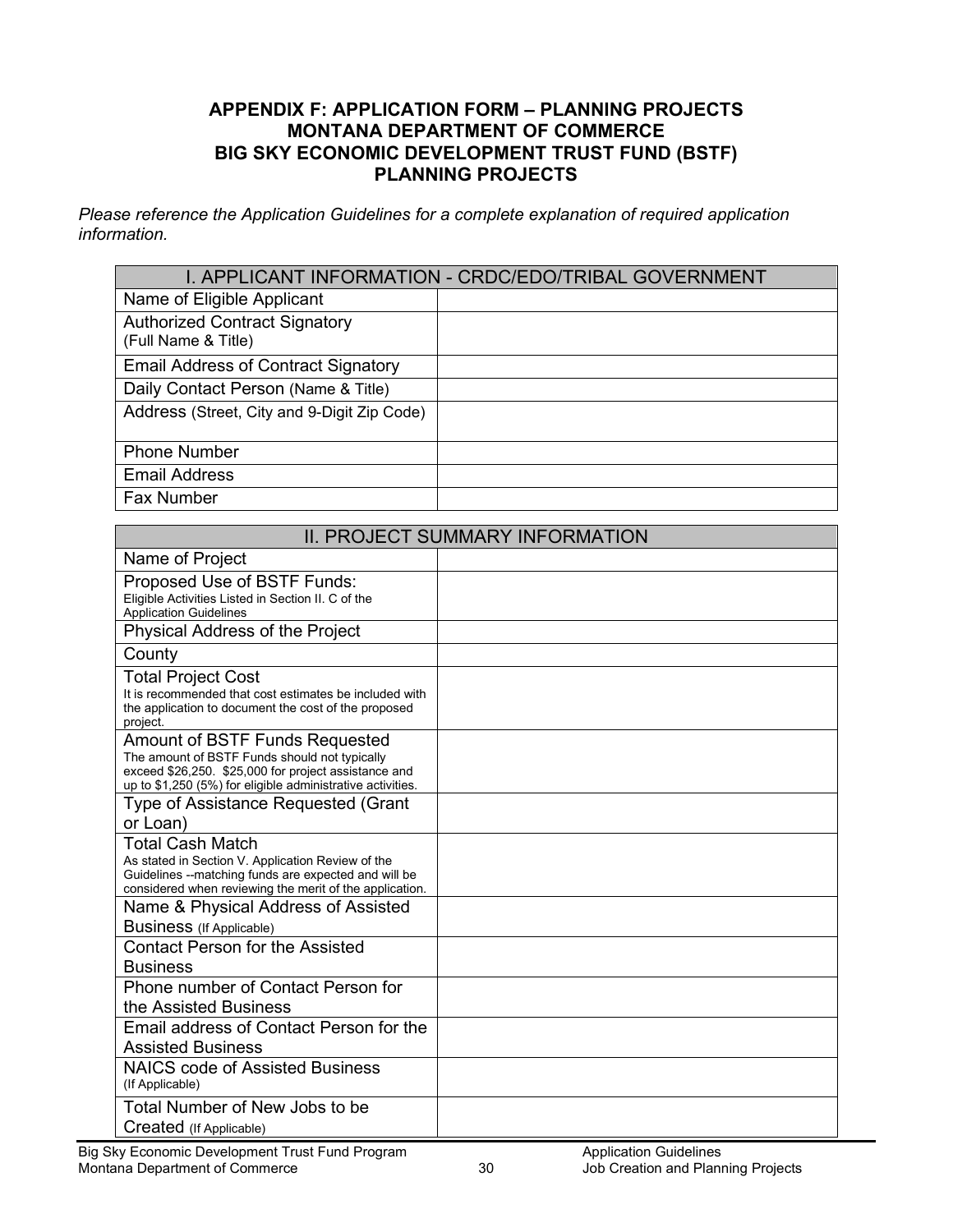*If New jobs are to be created, please provide information regarding the types of jobs to be created (i.e. Full-time, Part-Time, Direct or Indirect, potential number of BSTF eligible jobs, etc.).*

#### III. PARTNER ORGANIZATION(S) (IF APPLICABLE)

*Local economic development organizations may be involved in implementing and administering a project if the eligible applicant agrees to such an arrangement. If a partner EDO will be involved in the project, please provide the information in this section.* 

| Organization                                |  |
|---------------------------------------------|--|
| Contact Person (Full Name & Title)          |  |
| Address (Street, City and 9-Digit Zip Code) |  |
| <b>Phone Number</b>                         |  |
| <b>Email Address</b>                        |  |
| What are the partner organizations          |  |
| responsibilities relative to completing the |  |
| proposed project?                           |  |

#### IV. PROJECT

*Please describe, in detail, the proposed project:* 

*Please describe the Assisted Business:*

*Please describe what activities the BSTF funds will be used for:*

*Identify the entities involved in completing the proposed project, including management of the project/staff plan:*

*Provide an Implementation Plan or Timeline for the proposed activities from start-up through closeout:*

*Specify if outside profession services will be procured:*

*Please provide any relevant historic information on this project or the region it could support:*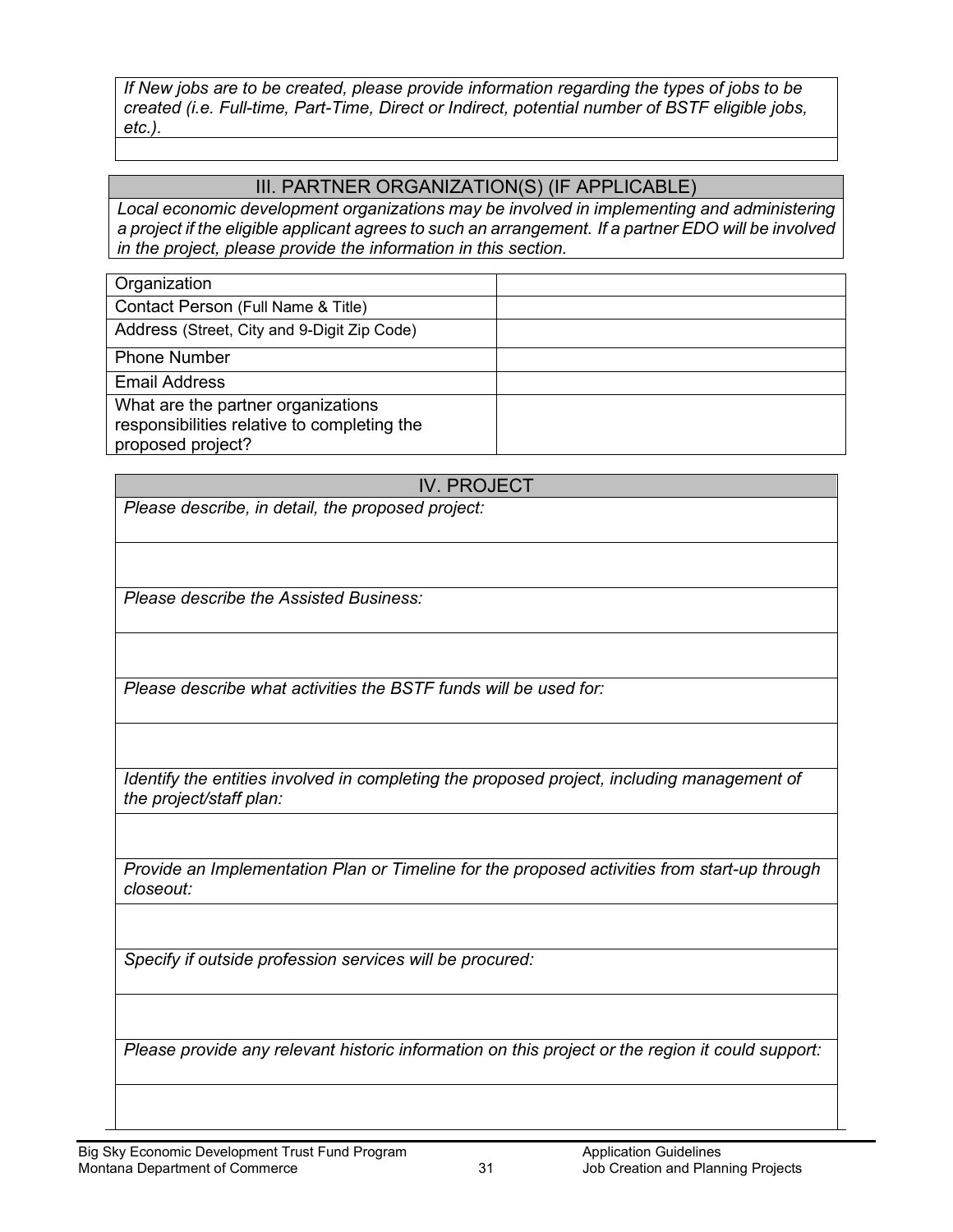## V. PROJECT OBJECTIVES

*Please describe, in detail, the objectives of the project. (What are the objectives?)*

#### VI. PROJECT DELIVERABLES

*Please describe, in detail, the deliverables of the project. Include a bulleted list detailing what will be delivered to the Department demonstrating objectives were met at the end of the project. (What are the deliverables?)*

*What is the intended use of the documents to be created with BSTF assistance? (Examples – the PAR Document will be used towards an application to the MT CDBG Program. The conceptual design drawing will be the basis for an building permit from the City of the construction of the new facility.) WE HIGHLY ENCOURAGE YOU TO CHECK WITH THE END FUNDERS FOR THEIR SPECIFIC REQUIREMENTS.*

#### VII. PROJECT ECONOMIC IMPACT STATEMENT

*Please provide a summary of the impacts (both positive and negative) the project would have on the state, regional and community economy.*

| VII. PROJECT SOURCES & USES OF FUNDS |                  |         |         |                                                             |
|--------------------------------------|------------------|---------|---------|-------------------------------------------------------------|
| SOURCE:<br><b>BSTF</b>               | SOURCE:<br>Match | SOURCE: | SOURCE: | <b>TOTAL</b><br><b>PROJECT</b><br>COST:                     |
|                                      |                  |         |         |                                                             |
|                                      |                  |         |         |                                                             |
|                                      |                  |         |         |                                                             |
|                                      |                  |         |         |                                                             |
| \$                                   | \$               | \$      | \$      | \$                                                          |
|                                      |                  |         |         | I dan kacamatan ing Indonesia sa mga katawang kacamatan ing |

*List cash and in-kind contributions separately.*

BUDGET NARRATIVE

*Provide a total project cost breakdown*

*Provide a narrative including the source, use, and status (ie. On hand, awarded, committed, applied for, etc.) for all funds to be utilized in satisfying the program matching funds requirement.*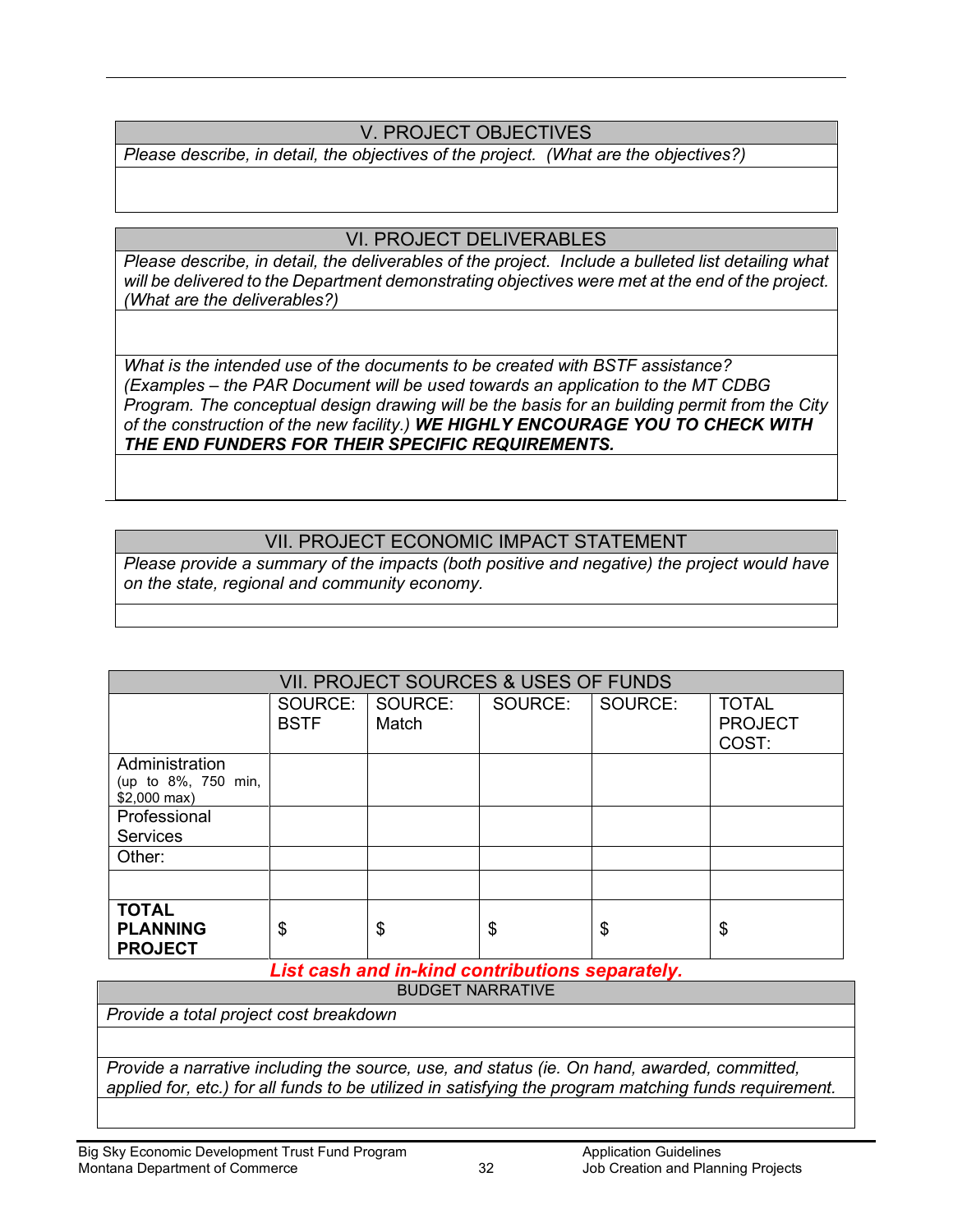*Provide a description with documentation that details how all project costs are verified, specifying how and by whom they are determined (i.e. who prepared the cost estimates, equipment lists, etc.) and describe that the cost estimates are reasonable and complete.*

*Please describe what other funding sources you considered and why those funding sources were not pursued?*

Provide a total project cost breakdown. List separately any cash and in-kind contributions to the project. Provide a narrative describing each cost line item listed above. This should include a description of each activity that will need to be undertaken in order to complete the project, the source of funding, the status of the funds, and the responsible entity. Include cost estimates and/or quotes for any professional services or vendors to be utilized and letters of commitment for entities providing matching funds.

Note: The Department will withhold ten percent (10%) of the total amount awarded until the Department verifies that all tasks outlined in the contract have been completed and approved by the Department.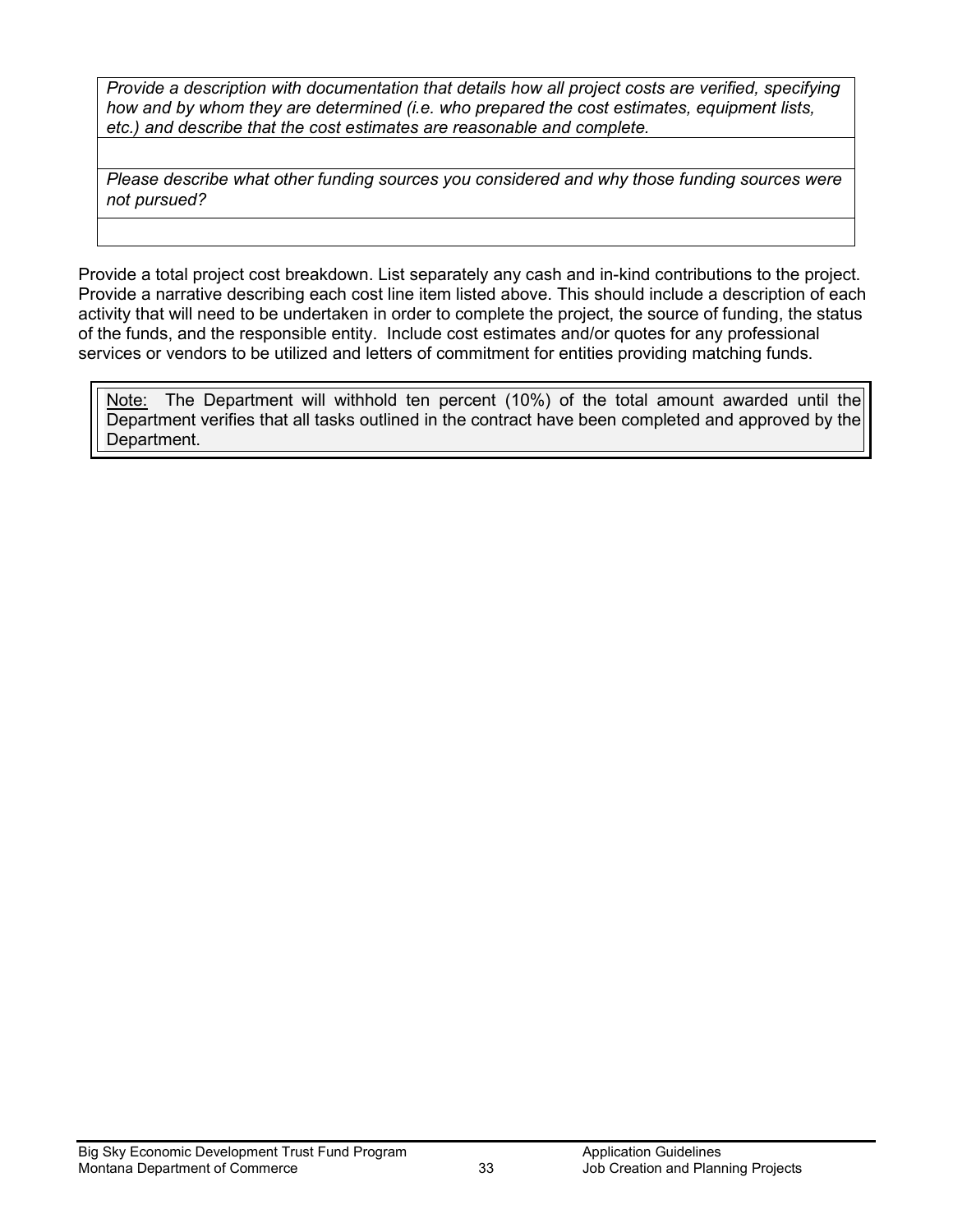## VIII. CERTIFICATION BY CRDC, ELIGIBLE EDO, LOCAL or TRIBAL GOVERNMENTS

As the responsible authorized agent of **, I hereby submit this Big Sky Economic Development** Trust Fund Application, and will comply with all requirements set out in the BSTF program guidelines in the implementation of this project.

The information presented in this application is, to the best of my knowledge, true, complete and accurately represents the proposed project. I understand that additional information and documentation may be required. In addition, I understand that the applicant and the assisted business receiving BSTF financial assistance are liable for the full amount of the award that is advanced by the Department if the assisted business: misrepresents itself or its claims, fails to inject the required amount of match into the project as specified in the executed contract. I understand that additional information and documentation may be required.

will accept responsibility for management of the project and compliance with Big Sky Economic Development Trust Fund regulations, and is the authorized contact for the release of additional information and/or documentation regarding this application.

| Title (typed):<br><b>Authorized Representative</b>                                                                                                                                                                                                                                                                                                                                                                                                        |
|-----------------------------------------------------------------------------------------------------------------------------------------------------------------------------------------------------------------------------------------------------------------------------------------------------------------------------------------------------------------------------------------------------------------------------------------------------------|
| Signature:<br>X<br>Date:                                                                                                                                                                                                                                                                                                                                                                                                                                  |
|                                                                                                                                                                                                                                                                                                                                                                                                                                                           |
| <b>CERTIFICATION BY ASSISTED BUSINESS</b>                                                                                                                                                                                                                                                                                                                                                                                                                 |
| We acknowledge and understand that the CRDC/EDO/LOCAL or TRIBAL GOVERNMENT is<br>submitting a funding application to the Montana Department of Commerce – Big Sky Economic<br>Development Trust Fund Program (BSTF) on our behalf to assist with the proposed planning<br>efforts.<br>We acknowledge and understand that any document prepared with public funds is subject to<br>public's right to know (Article II, Section 9 of Montana Constitution). |
| <b>ASSISTED BUSINESS</b>                                                                                                                                                                                                                                                                                                                                                                                                                                  |
| Name (Typed)                                                                                                                                                                                                                                                                                                                                                                                                                                              |
| Title (Typed)                                                                                                                                                                                                                                                                                                                                                                                                                                             |
| <b>Authorized Representative</b><br>Signature<br>X                                                                                                                                                                                                                                                                                                                                                                                                        |
| Date                                                                                                                                                                                                                                                                                                                                                                                                                                                      |